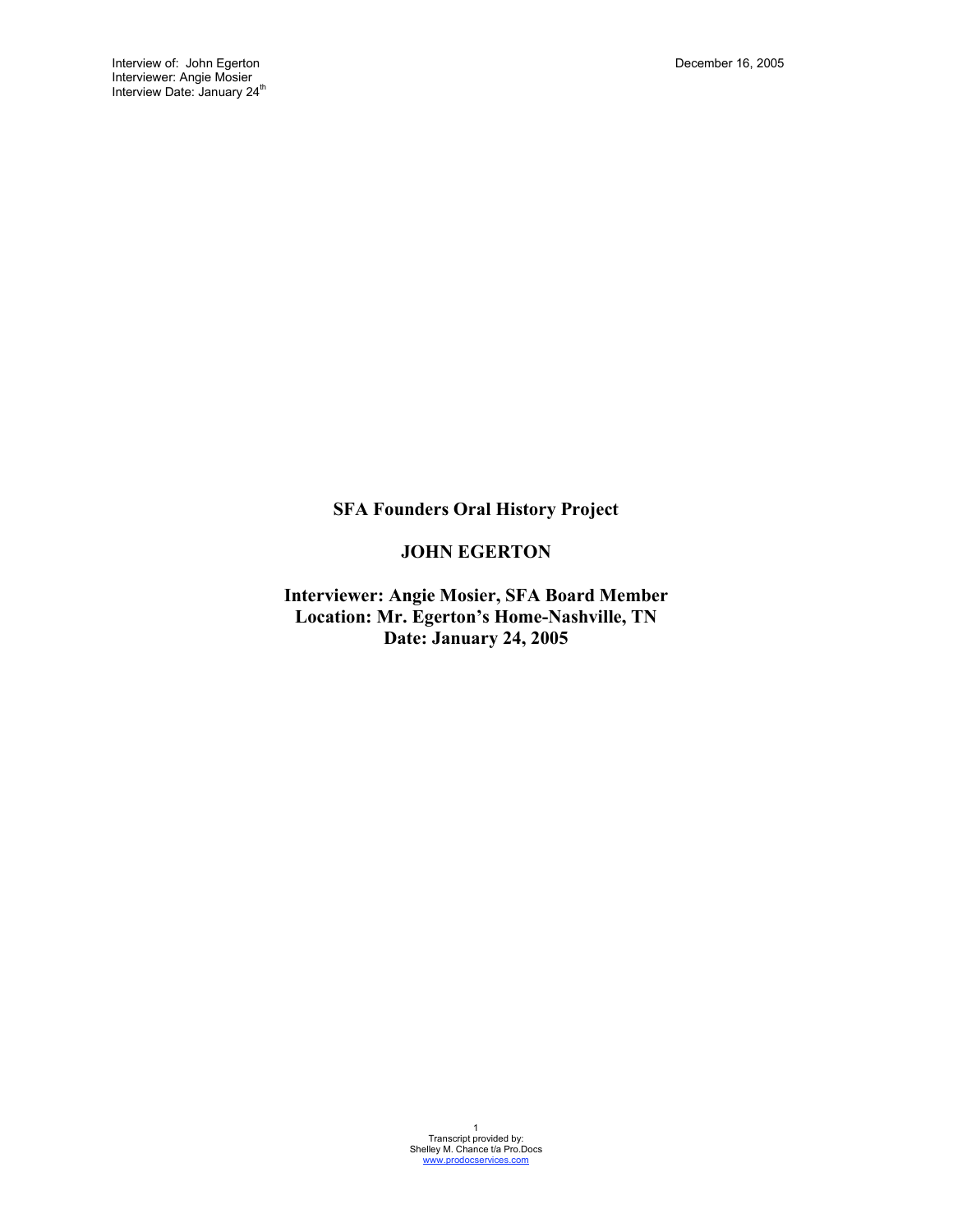## **[Begin John Egerton Interview]**

0:00:00.0

**Angie Mosier:** There we go. Okay, it's Monday, January 24th and this is Angie Mosier interviewing John Egerton in Nashville, Tennessee at his home. So John how did you come to be involved in the Southern Foodways Alliance?

0:00:22.7

**John Egerton:** Well, I came basically from the two earlier attempts to start an organization of Southern people, interested in food-ways. One in the late '80s that was spearheaded by Edna Lewis and the second--that--after that one sort of gave out, around I'm guessing about 1990 or '91 or a little bit later than that--we--we tried for several years to keep it afloat and made some headway but then there just was not enough--we didn't have the resources to keep it going and so it kind of petered out. And then a second effort was started by a handful of people, some from around Atlanta but--but the--the key person was--I'm blocking on his name--Terry Ford, Terry Ford from West Tennessee from a small town, Ripley, Tennessee. He's a newspaper editor and he is passionate about food and he was really the driving force in the second effort.

The first one was called the Society for the Preservation and Survival of Southern Food, I think. That was Edna's group. And the second one was called the Southern--I forget--.

 $0:02:10.9$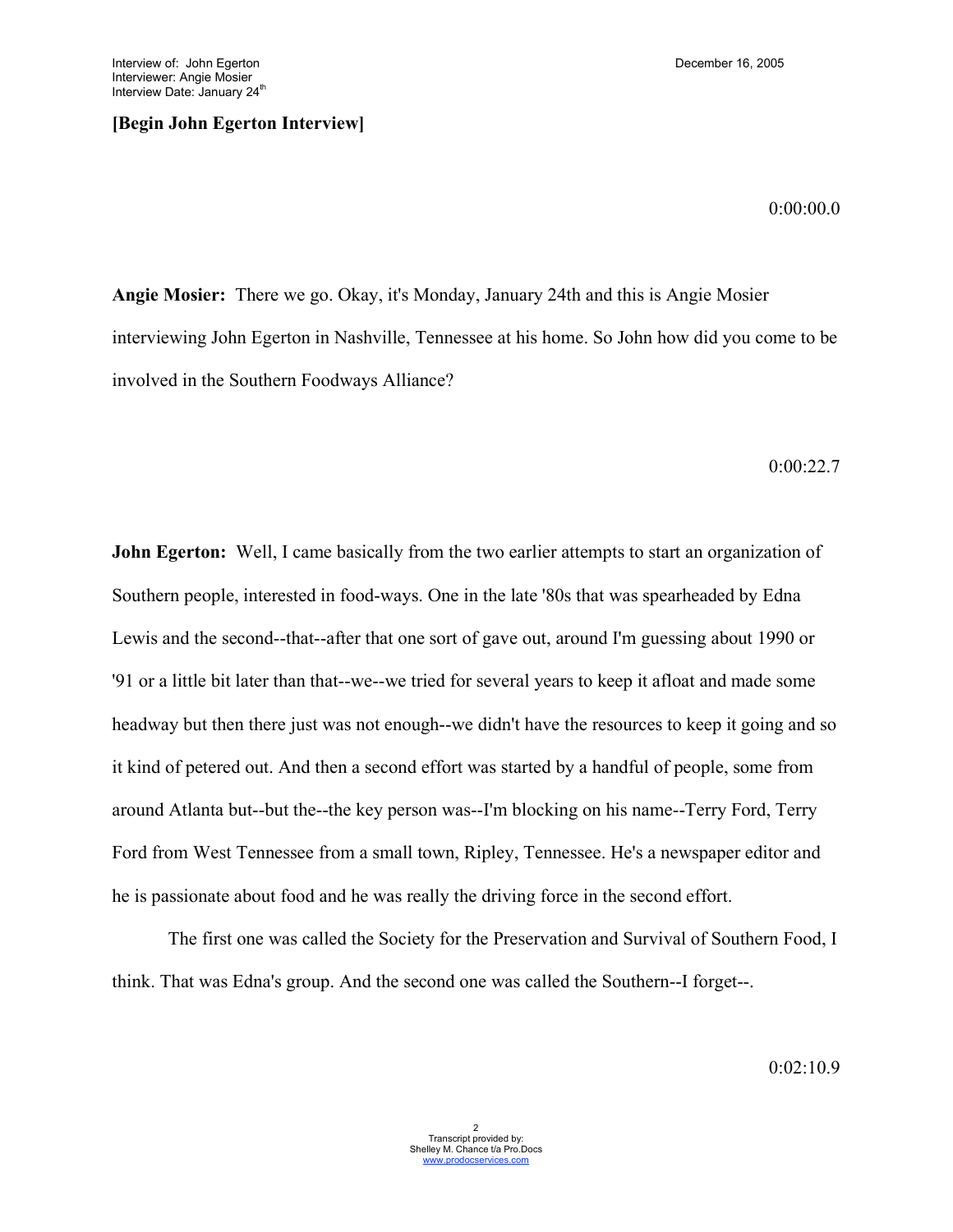## **AM:** The American Southern Food Institute?

 $0.02.14.1$ 

**JE:** The American Southern Food Institute, right. And a lot of the same people were involved in both efforts. I think Nathalie Dupree was involved in both; Terry Ford was; Edna Lewis was; there were differences of opinion and--and different ideas about what direction to go but there was and I think still is a--a kind of a core group of individuals who had Southern roots, who had a certain passion for the food—traditional food of this region, and I think who also saw beyond the food itself to the larger social and cultural issues that arise from involvement in Southern food. And all of this was a--was--all of these were attempts to keep alive some of the best things that we saw about Southern food. And I guess we'd all answer back, "What exactly is that?" We'd all answer that differently, but I think for me my answer is Southern food is--Southern food is--I'm straining to be profound here. Southern food is one of the few things that we have about us as Southerners that is to my view altogether positive. You can say it about our music, and you can say it about our literature, maybe. These are things the South is known for in a positive way. We've had a lot of great writers, and we've had a lot of great musicians.

Most everything else the South is known for is nudity, racism, poverty, violence. Now I know the church people and the family folks say I've left out those two important institutions. I don't mean to--to think of them in a lesser way but I'll just stick to my definition of Southern food is important because it is--it is one of the very few things about us that is positive- altogether positive and we can build on that to create a better life for everybody.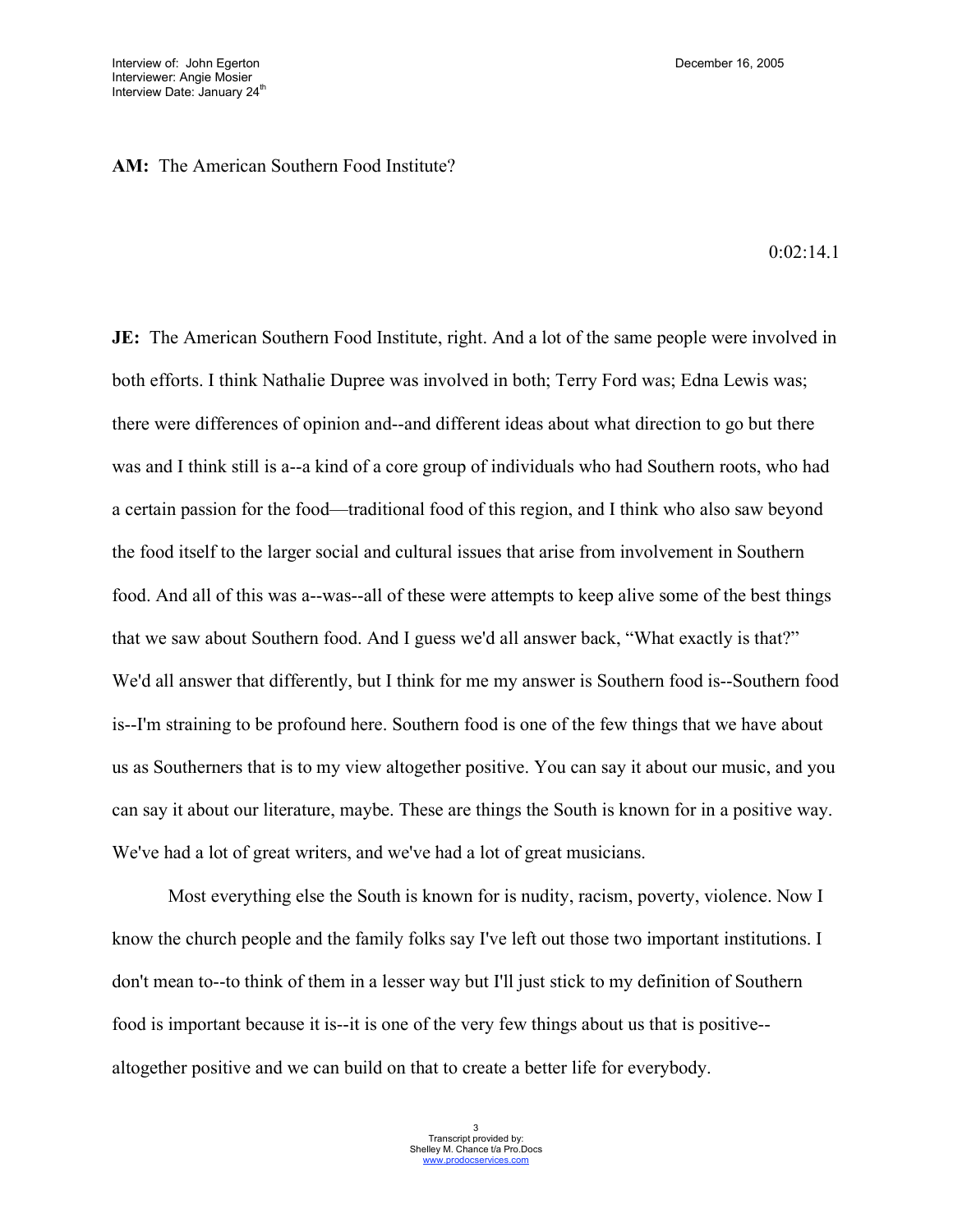|                       | 0:05:17.1 |
|-----------------------|-----------|
| AM: As far as--.      |           |
|                       | 0:05:19.2 |
| JE: Let me hold this. |           |
|                       | 0:05:17.9 |
| AM: Okay.             |           |
|                       | 0:05:20.2 |
| JE: Are you cold?     |           |
|                       | 0:05:20.7 |

**AM:** I'm okay.

0:05:21.1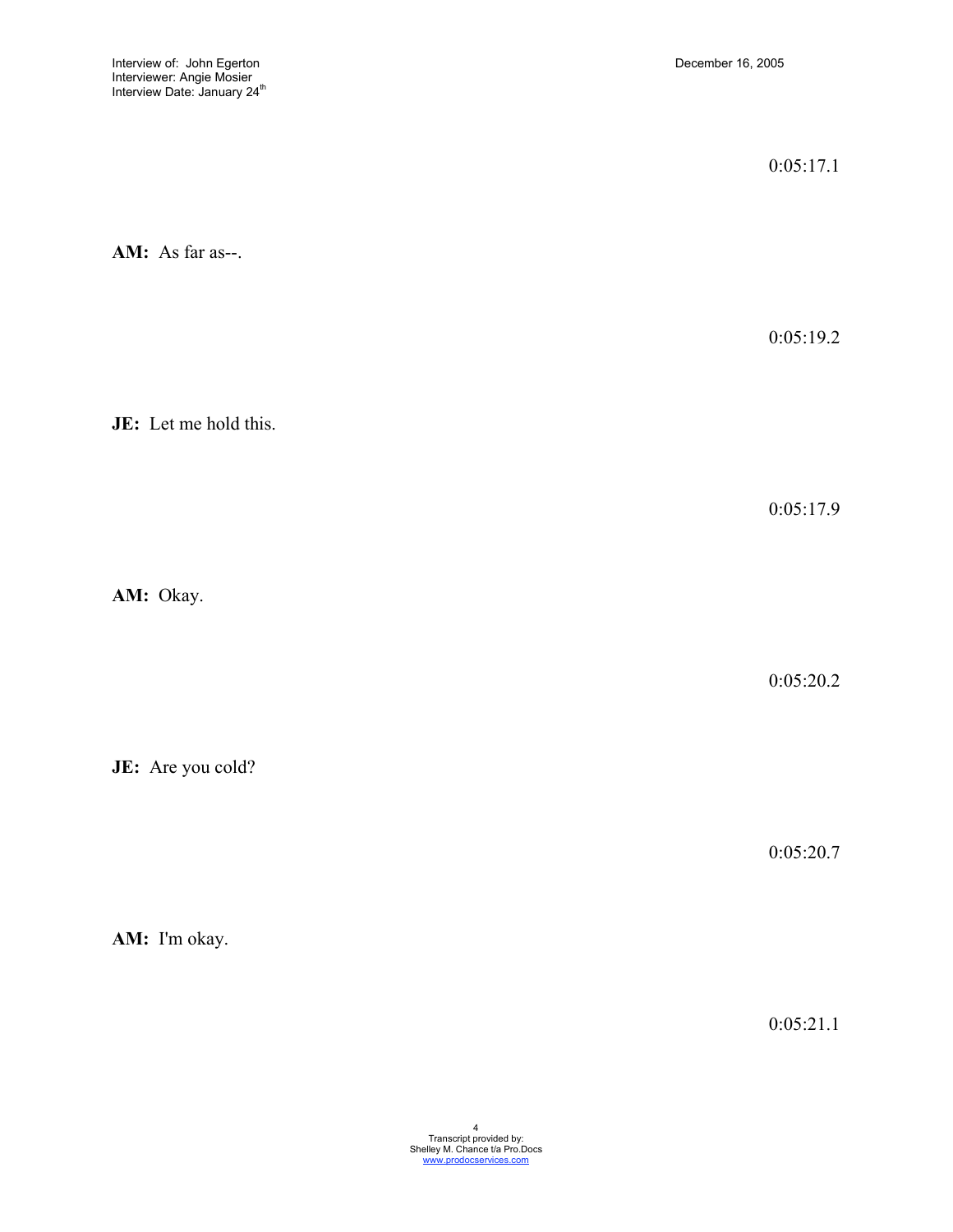# **JE:** You sure, because I can turn the heat up?

 $0:05:22.1$ 

**AM:** No; it's cool. Thanks.

0:05:22.9

**JE:** Okay.

0:05:25.2

AM: Now I am supposed to ask you if you are were involved in those other two organizations and you already answered that and when I ask other founders how they became involved in the Southern Foodways Alliance several of them say *well I got this call or letter from John Egerton*. So when I asked you how you came to be involved I--you did answer it very well. I do want to ask you if the majority of the folks that were involved in these other organizations ended up wanting to be a part of Southern Foodways Alliance, too?

0:06:06.2

**JE:** Well I--I--that's a hard question for me to answer. Whether they wanted to--a good many of them did. Jeanne Voltz for example was--was closely involved in both of the previous efforts and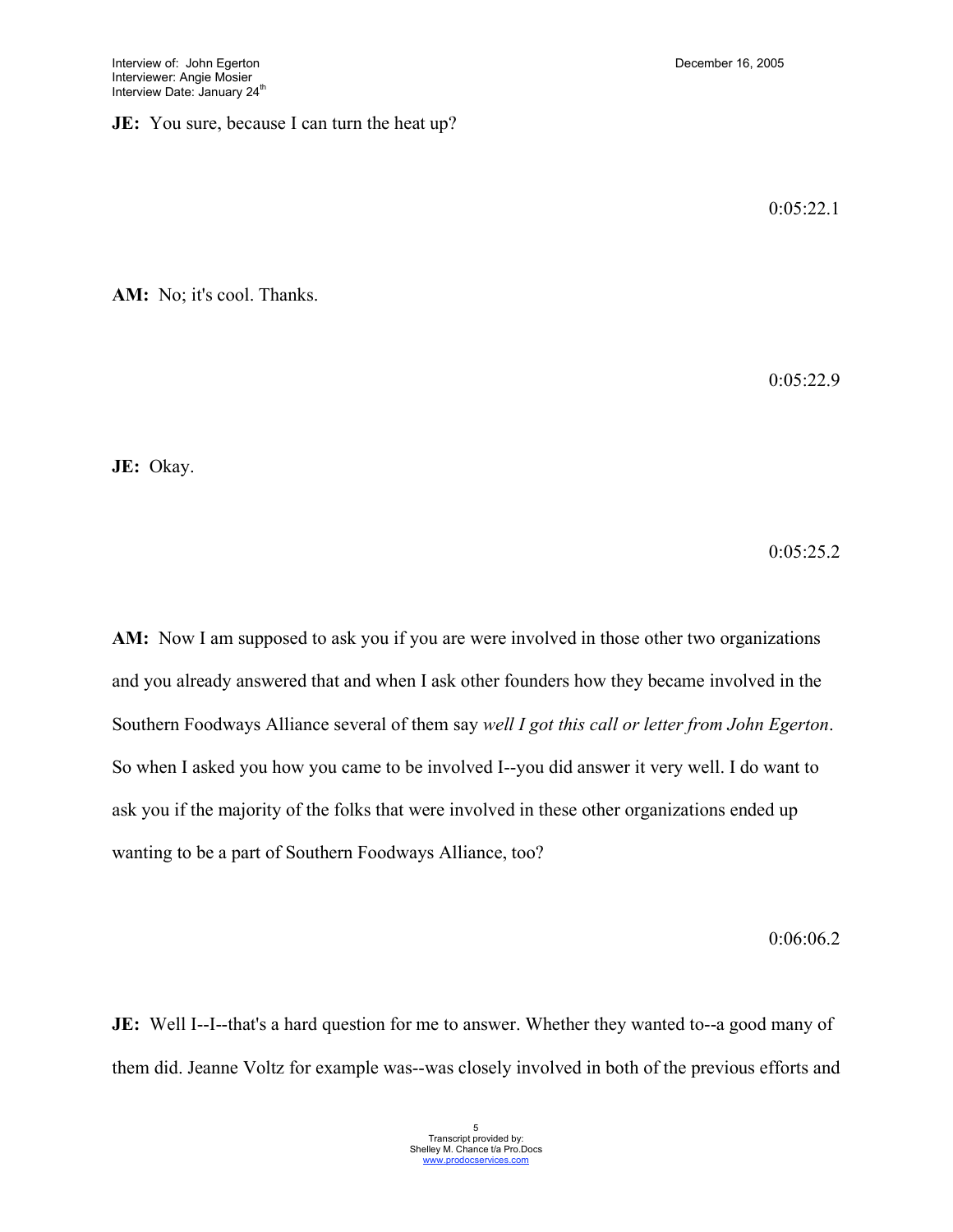she was one of the founders of this one. Natalie was likewise; Terry Ford was; Edna's health had started to fail and she was not as able to--to move about as freely as she had before and by the time we cranked this up in 1999 she was not--not involved. She's one of our founders and her name is on the list and she agreed to do that but she was not at that point able to make--be a real presence.

And there--there were some people in--in both of the first two efforts who I think resisted the notion that (a) that they--they had failed--however you want to define failure. They didn't- they weren't willing to accept that and (b) they were--for whatever reasons--not really crazy about the idea of doing the one big thing differently that SFA did that the other two did not and that is to seek and--and find an institutional base from which to grow this organization. And I guess if I--if I had any major contribution to make to SFA it was my realization that we had to have an institutional base and I pushed for that. I--I saw that as--as essential and it needed to be upfront and we all had to buy into that idea if we wanted it to go forward. And the ones who couldn't buy into it just didn't go on. But looking back now, from--from five years I would say I feel even more strongly now that if it was necessary for us to do that and--and that the result has- -has proved it was--it was the right way to go. All the numbers would tell you that SFA is--is thriving where the previous two couldn't thrive because they just didn't have the resources.

0:09:18.0

**AM:** Right; did you go to the organization--organizational meeting in Birmingham in the summer of 1998? And if so what do you recall about it?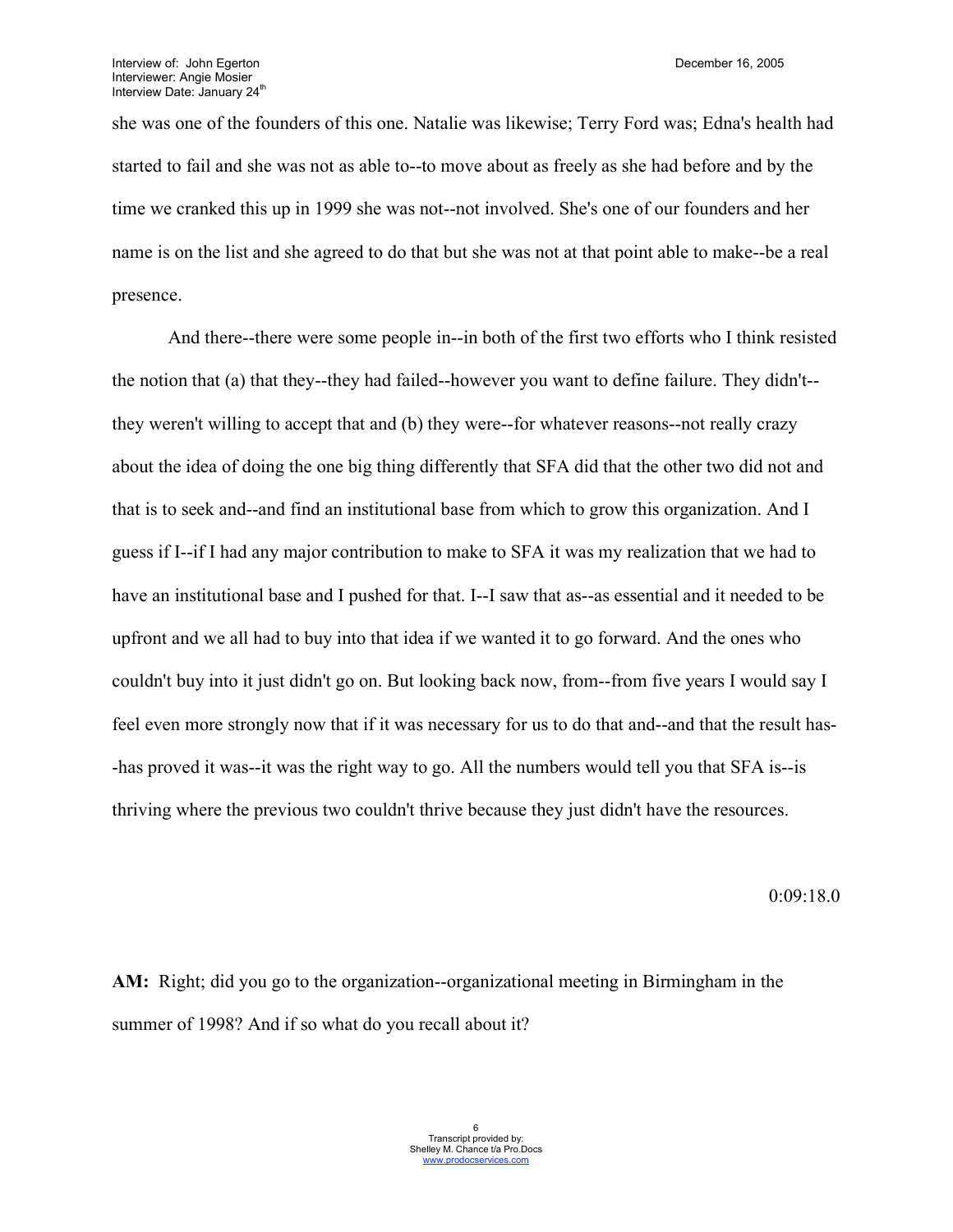0:09:31.0

**JE:** It was a great day. I did go; I was--I was very much involved in it, and we met at *Southern Living*--Southern Progress in the big boardroom. As I recall we had about 28--27 to 29 right in there of the 50 people present. Most of us had not met one another; I suppose I knew more of them personally than anybody else because I had worked really closely with John T. to put the list together of people to be invited to that, and we worked on that for a long time to--and we set a goal of 50 people and we tried to build up to that goal keeping in mind as--as we got people to agree that we needed for it to keep its--its shape and character as a representative body of Southerners. It needed to be representative in terms of gender and in terms of geography and in terms of race and economic class. And I would say we succeeded pretty well on at least three of those accounts--not so well maybe on the economic, but I think I learned from that--that if--if--if you have an ideal that--that you are trying to reach, you have to work really hard to stay the course to achieve that ideal. It's not sufficient to say *here's what we think and we think this is inclusive and all that--all that good stuff; therefore we just know the right people who will--who will show up for this.* You just--you just can't do that because what you'll get will be maybe a bunch of replicas of yourself and that's--that's just not the right way to do it. You've got to have a real admixture cross section of people and in order to get it you have to work, you have to beg and plead and persuade and talk people into doing things. And if I were doing it over I think I would--I would do it--do it the same way. I think I would just try to work a little bit harder to get them all there for that first meeting.

0:12:26.9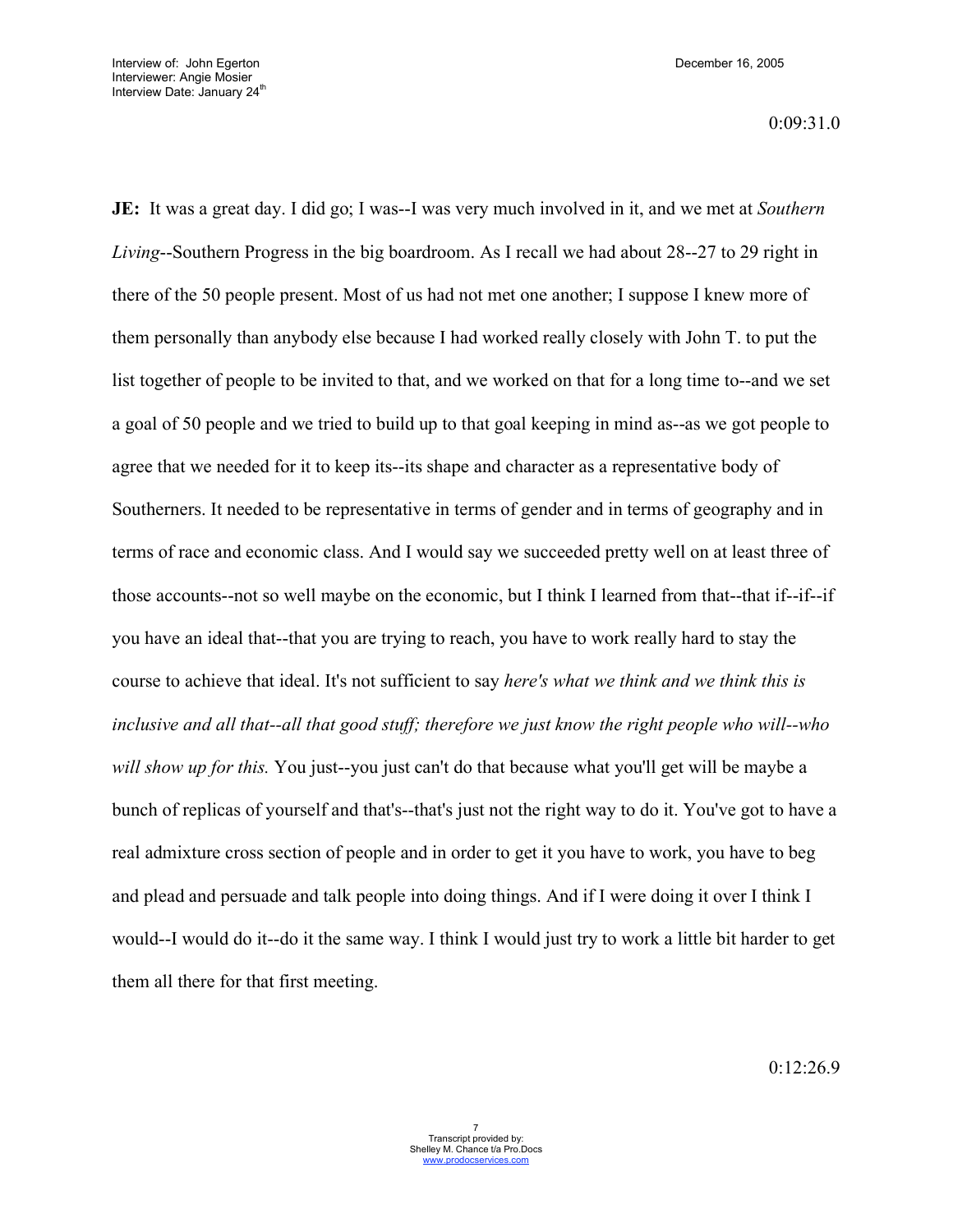**AM:** And that first meeting, I'm going to go aside of these--these questions here--was it planned over a weekend or was it--how long did it last?

## 0:12:36.6

**JE:** The best I remember it was a one-nighter and I don't remember us making any arrangements for people but there's a motel just up the street from Southern Progress and we gave everybody that address hoping that the out of towners would congregate there. We--we met early in the afternoon at Southern Progress and we adjourned late in the afternoon and went to Frank Stitt's-- Frank and Pardis--it's his wonderful restaurant [Highlands Bar & Grill in Birmingham, Alabama] for dinner and they had--they prepared a memorable dinner for that group and that really got us off on the right foot. It was fabulous.

## 0:13:25.8

AM: That's great; what was your vision for Southern Foodways Alliance when it began? I think you already answered some of it, but would you like to add to that?

0:13:33.4

**JE:** Yeah, well I think of it as much more than just the food. The food is very important and-and it's essential. You--you couldn't do what--what we were trying to do without food being a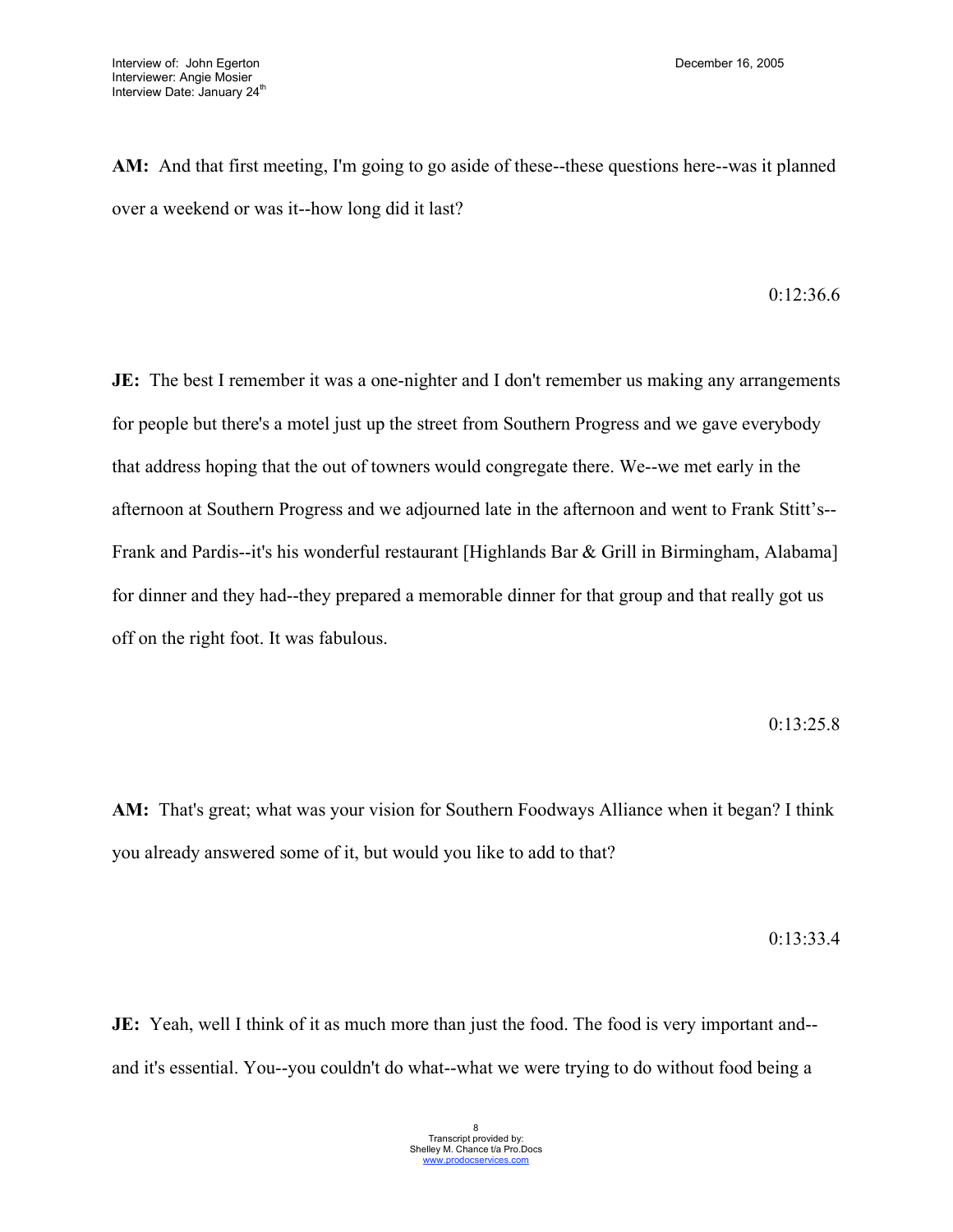part of it. I mean if you said *I want--I want to get a group of Southerners to do X, Y, or Z*, you'd still have to have food to lubricate the wheels. And so this was an organization with food as its- really as its primary focus but we wanted these larger social cultural ingredients to be a part of the mix. And I think--I think practically everybody who came and who lent their names to this- this idea, whether they bought into it as a--a philosophical kind of thing, I--maybe--maybe that's expecting more than was actually the case, but--but certainly as it has evolved people have learned that when you go to SFA on a field trip or the--the symposium in the fall in Oxford, you will be doing a lot more than just eating and drinking. You will be learning and teaching people about the--the larger dimensions and the power of--of this food to--to achieve some really remarkable things. And so I think it has evolved to more than I even dreamed it would.

0:15:36.1

**AM:** Well and the next question is literally has your vision evolved and you just answered how that is so--.

 $0:15:44.3$ 

**JE:** Yeah, I--I would hesitate to say though that it was just my vision.

0:15:47.7

**AM:** Sure.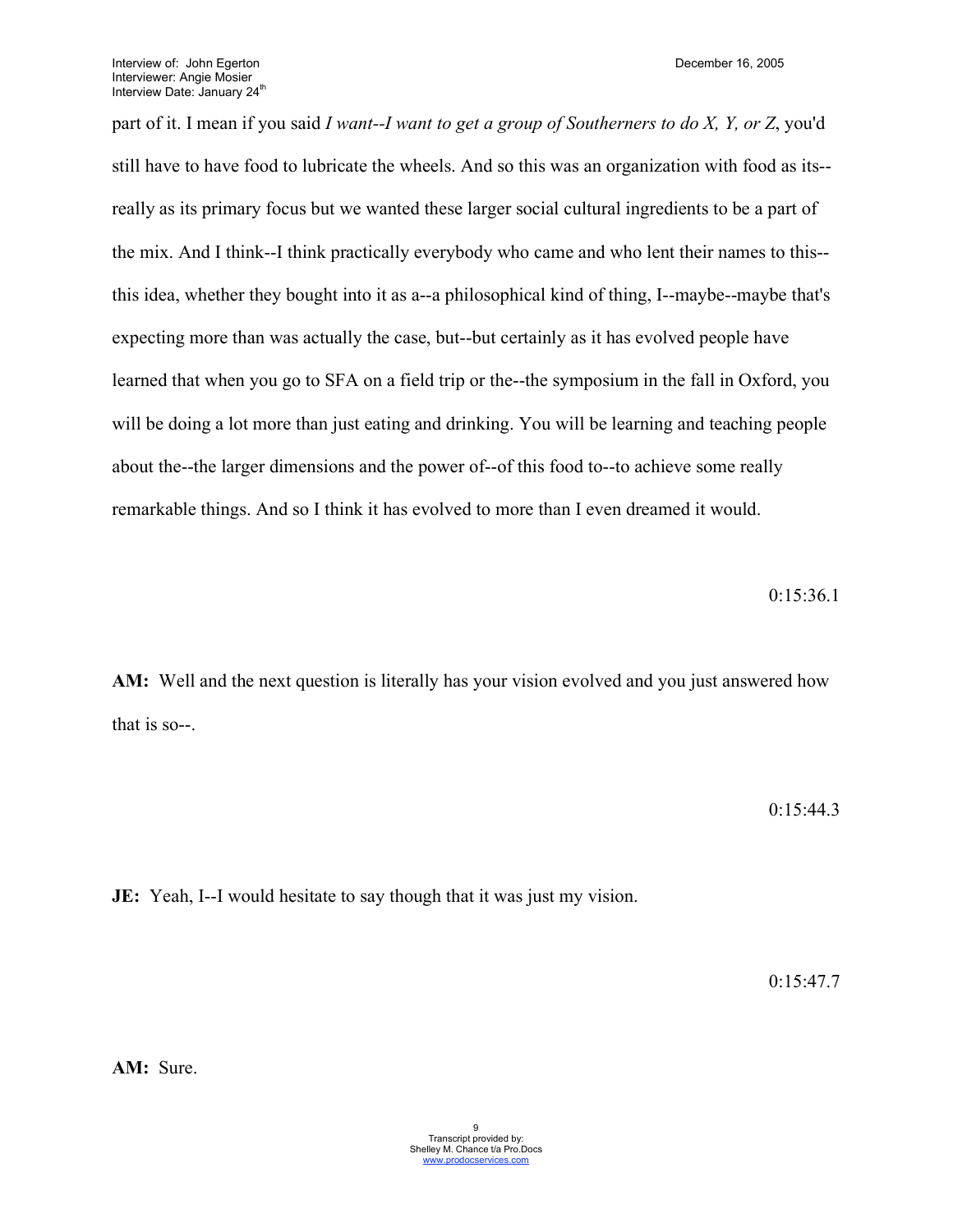0:15:48.8

**JE:** I--I think really the vision has grown out of the group itself. And again I think that--that our--our faith or whatever at the beginning was if you get the critical mass of people together and you like the mix of the people that you have--have called to the table then you've already done that. That what they do then will be--will bear out the kinds of thoughts you had and then sometimes it's noisy and messy and there are a lot of prima-donnas and you know all of us have egos; we argue with us. I know that sometimes the newcomers to SFA symposiums are sort of open-mouthed at the kind of give and take that comes from--from the speakers and the audience especially in the first couple years. They wondered if we were--if anybody was really in control of this because it got pretty raucous but I--I never had any doubts that it would--that--that was a good sign. When you heard all that carrying on that was a good sign; this was--that was a sign it's working. People feel passionately about these things.

0:17:17.8

**AM:** Did you attend the first symposium in 1998 and what do you recall about it?

0:17:26.2

**JE:** Yeah, that was John T. out ahead of the game. See it was really John T. starting that symposium at the Center for the Study of Southern Culture at Ole Miss that really opened up the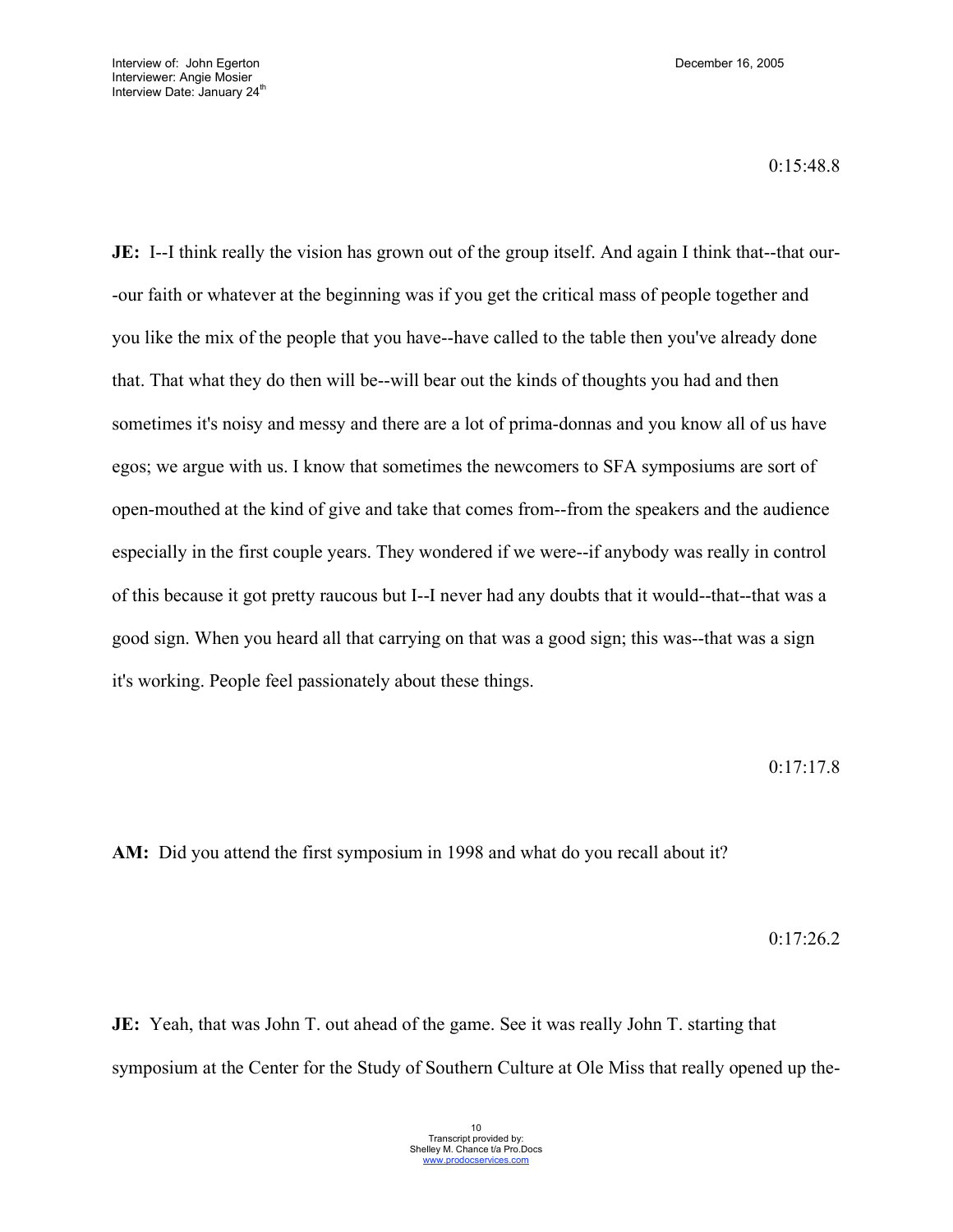-the idea that we could formalize that as a part of--the first symposium pre-dated the formation of this organization. So you could say that the symposium which John T started at Ole Miss was the--was the physical manifestation of the idea of--that you could--you could use this as the base and build--build a group that--that was active in this manner. I remember that was--that was--that was a wonderful gathering.

### 0:18:20.1

AM: And how many--how many folks do you feel that were there?

0:18:23.7

**JE:** Well you know we met in that little auditorium at the--at the observatory and I think it only seats--it probably will seat 150 and we must have had between 100 and 125 I would say the first year. It was fabulous. John T's had a vision; John T has really had a larger vision for much of this I think than--than anyone because his vision began with how do you shape a program, a threeday you know--that's a different question. We could--we could have a three-day symposium in Nashville and you and I could sit down and work up a sort of plan for--for that and we would throw in all kinds of stuff that people would love doing and they'd come back to it. That's not the same as the--creating an organization around it. I think John T took that--that little kernel and created this marvelous program that people went away raving about. And then you know as far as I can remember he probably came to me rather than the other way around saying *why don't we do something with this*; *why don't we see if we can turn this into a--a base thing*? I guess he and I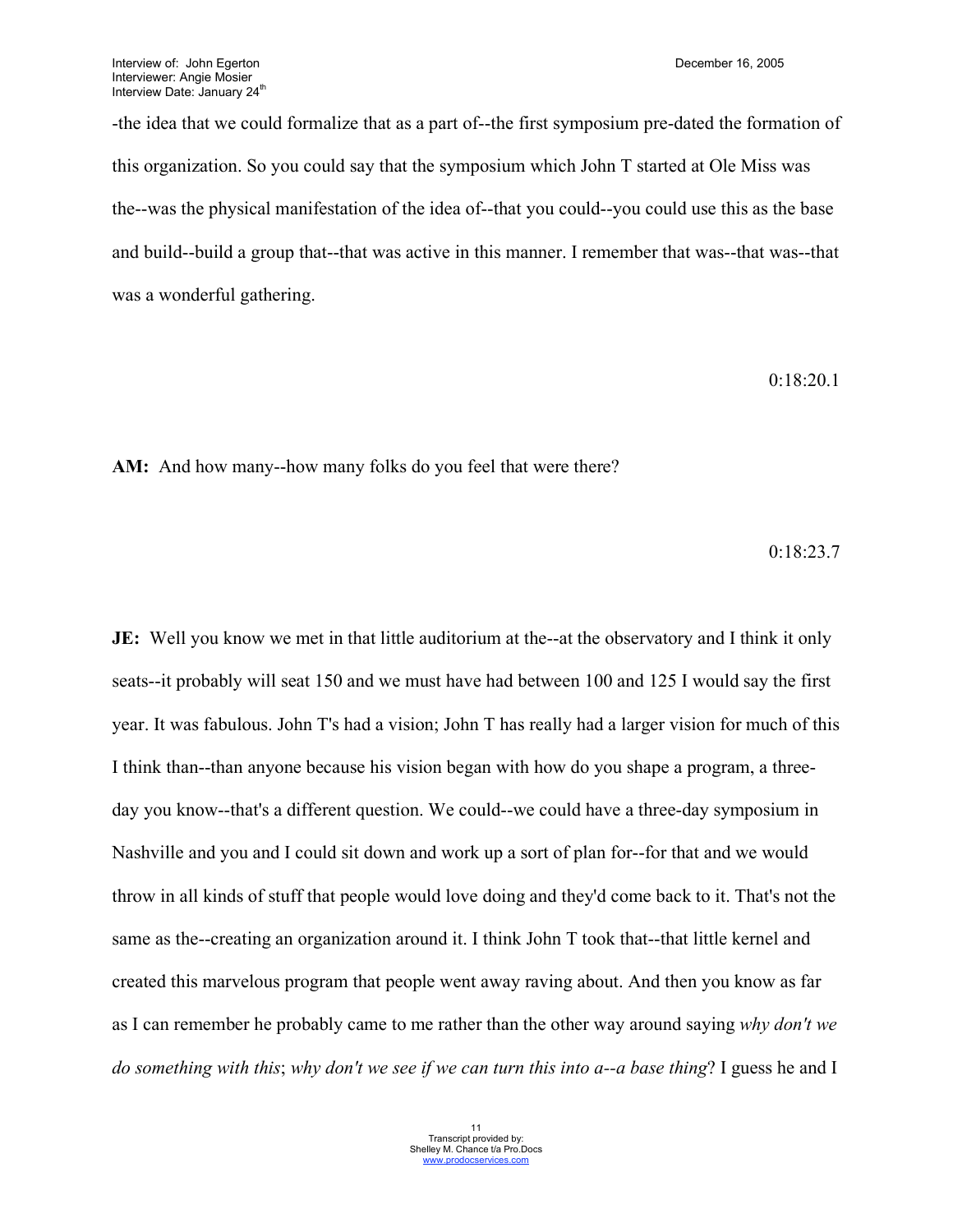are the two main culprits as far as the--as trying to formalize some of this energy into an organization.

0:20:11.4

**AM:** And from that symposium are there any moments that stick out in your mind or any conversations that--that really stick out in your mind as particularly notable?

0:20:22.9

**JE:** I remember going to the catfish on Friday--Friday night at Taylor's and only--I may be mistaken about this but I think the first year there was a catfish fry on University Boulevard behind the house that belongs to the University and Mr. Scott, the--Mississippi Delta catfish guy was cooking and as I try to piece that back together in my mind I doubt we--we did catfish two nights back-to-back so that was probably the first year and then maybe the Taylor Grocery thing fell in after that. But in any case, whichever year it was, it feels like the first year to me, I remember standing in that backyard smelling the catfish and we had just--had just begun to eat hushpuppies. The air was just perfumed with--with the smell of all this activity going on. The weather was great; something good to sip on; very congenial company and I remember getting in a conversation with a woman who I learned subsequently in--during the conversation was from California and I said *why--how did you happen to get over here?* She said *well I'm from Mississippi.* And she learned about it somehow, maybe on the Internet, maybe on the University website--I have no idea; but she said *it sounded like something I really wanted to do*. She was a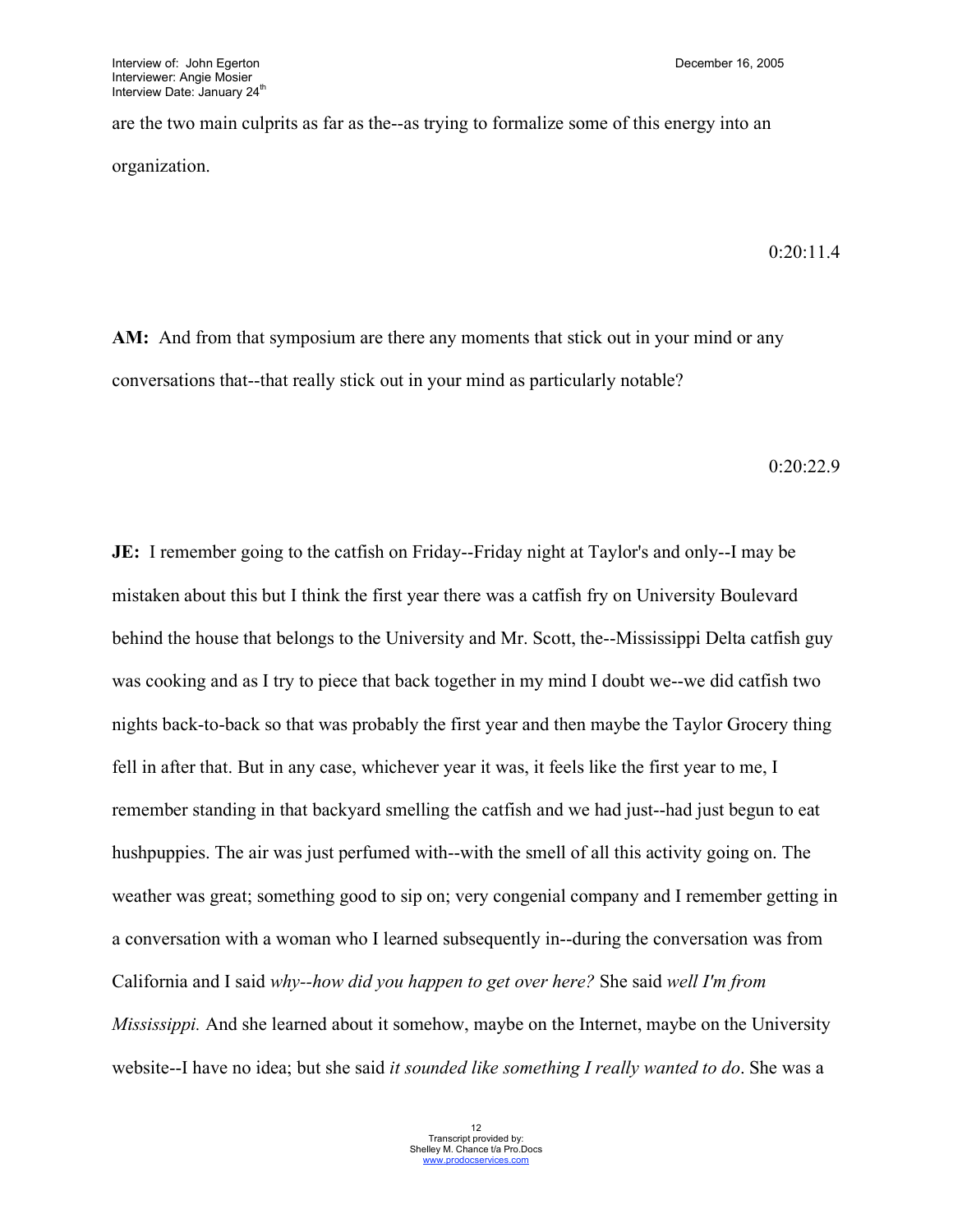psychiatrist in California. She said *it sounded like something I really wanted to do*. And I said *well it's a long way to come just for--for supper*. And she said *yeah; but it's so Southern and you know being Southern is kind of like being a Catholic. It's almost impossible to--to get away from it. You can't outgrow it or give it up or renounce it. It's just part of you*. And there were lots of people there like that.

I remember Norma Jean Darden came from New York--the Darden Sisters who wrote a wonderful cookbook *Spoon-Bread and Strawberry Wine* about the family recipes from Alabama, and Norma Jean came and--and did--did the presentation in the courthouse courtroom that has become a tradition of the fall seminars. The--the program always ends at the courthouse; usually the last--one of the last events is--is--for one of a better term, a dramatic presentation of some kind. Sometimes it's been speakers but every one of those has been memorable where the--the featured person either sits in the judge's seat and the rest of us fill the jury box and--and the courtroom or they're up moving around in front of the--of the judge's bench and it just somehow inspires people to some really wonderful stuff. Lee Smith did it one year; she was fabulous. Calvin Trillin did it one year and was just outrageously funny. Vertamae Grosvenor did it one year--just full of drama and wonderful stuff. Lee May from Atlanta Jaycee did it; and Norma Jean--that's five; I don't even--I've almost named all of them in '98, '99, '00, '01, '02, '03--this was the seventh year and I think there's been one of those every year and they've all been very--just great.

0:25:00.6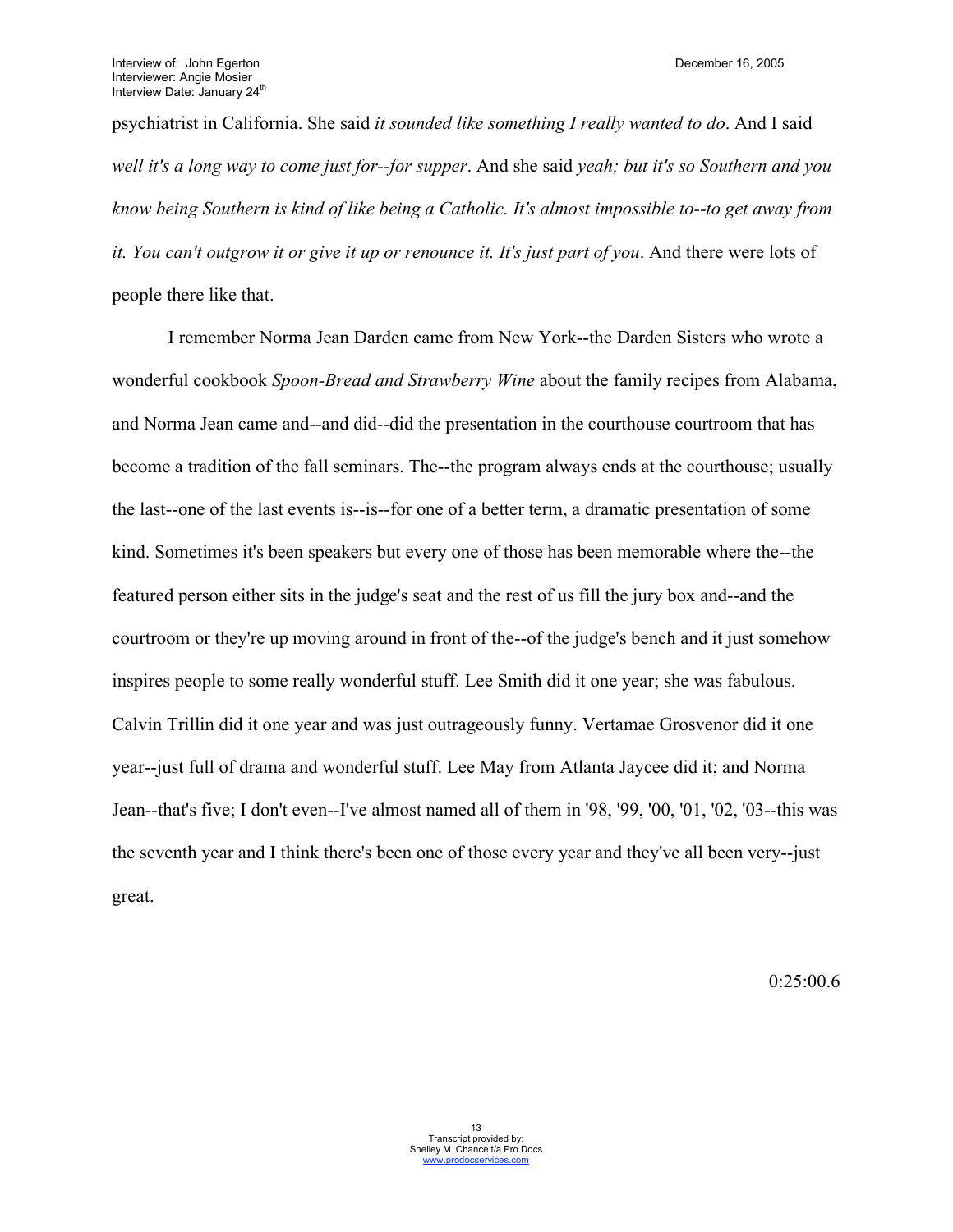**AM:** Okay; you've already done some of this, too but let me see if you have something to add. Tell us about your role in developing the SFA's mission and vision and programming.

0:25:12.0

**JE:** I don't think I've had a whole lot to do with that. Much of that--has come from two sources. When I was on the Board I had--I had a role in that but there was a program committee and I--I don't think I was on the program committee. It's come from the Board and--and committees or from the staff being John T and--and now Mary Beth. Mary Beth is--see we've been so lucky. Without John T in that role this organization would have foundered. And when it got to be more than he could do, he found Mary Beth and I'd say right now that SFA would be in a similar danger if Mary Beth Lasseter left as it would have been four or five years ago if John T. Edge had left. She's--she's just kind of the person who holds it together. And somebody has got to do that work. And they've just been the best; so.

0:26:46.6

**AM:** Okay, the Southern Foodways Alliance focuses upon food as culture. What does that mean to you both intellectually and personally?

0:26:56.0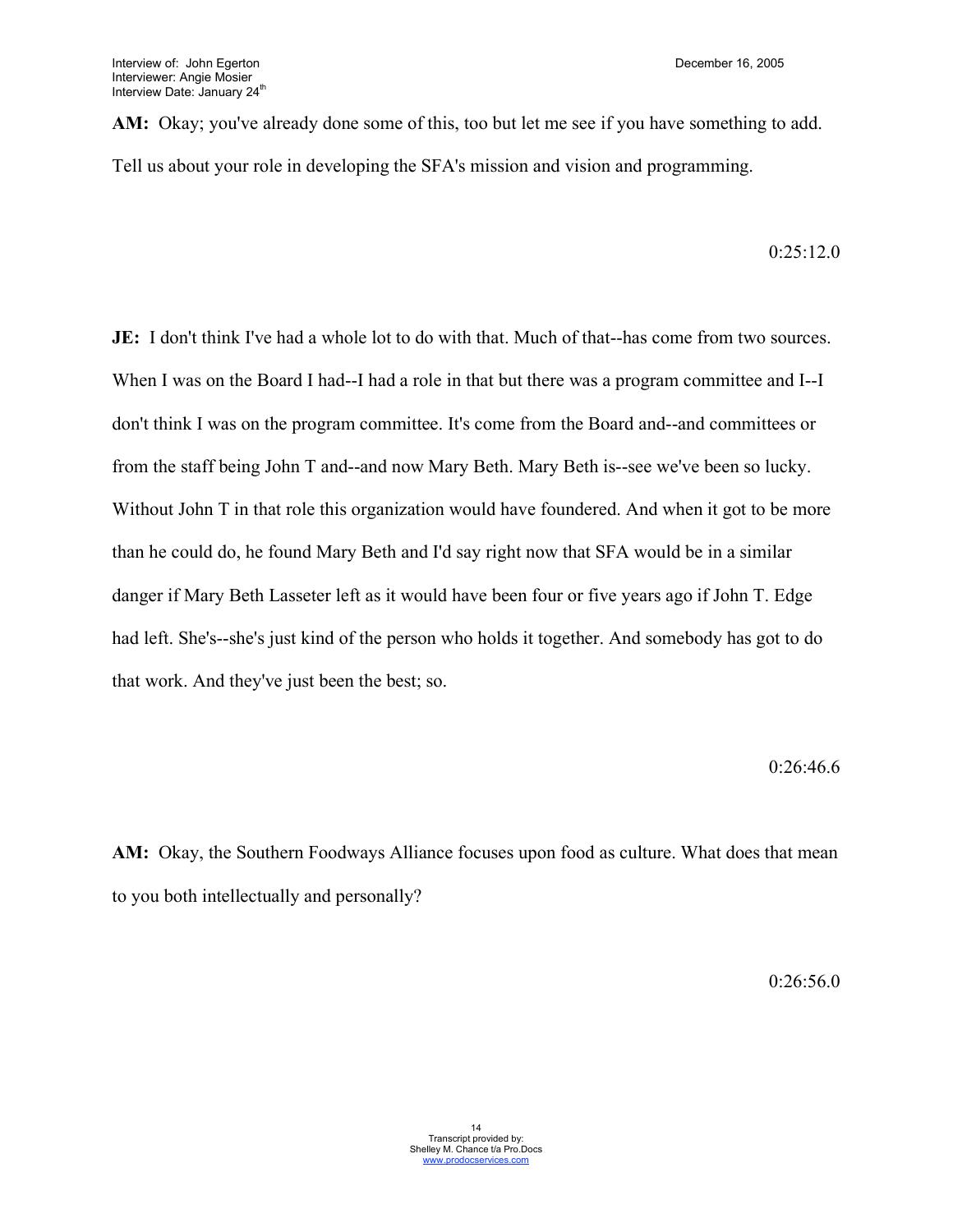**JE:** Well personally it means to me that this is--this is how--this is my favorite way to socialize. This is my favorite way to maintain close relationships with people I love. Some people play golf, some people play Bridge, some people will go on trips together, some people get married and have families **[***Laughs***]**; you know I--I enjoy all that but this is--this is sort of like my avocation. It's more than a hobby; it's--it's a--it's restorative to me of energy and enthusiasm to- not only to do this mess with foods personally but to be around people who have a similar feeling for it. So that's the--that's the personal side. I think in a more--in a more impersonal definitive kind of way, Southern Food is--is--it works really well as a sort of lubricant for so many useful activities in--in society. You can build a conversation around food; you can build a trip around food; you can certainly build a great meal around food, and people love to talk about it and--and this opens up a way for us to become more--our--our--our own individual selves and selfconscious selves and our relationships to other people. I love the idea that people come to the feast bringing their own riches and--for us all to bring--to put those together and make--make a real banquet out of it. That's--that's really lovely.

0:29:38.1

**AM:** Do you have ideas for the future of the organization--projects you'd like to see happen or topics that you'd like to see?

0:29:50.0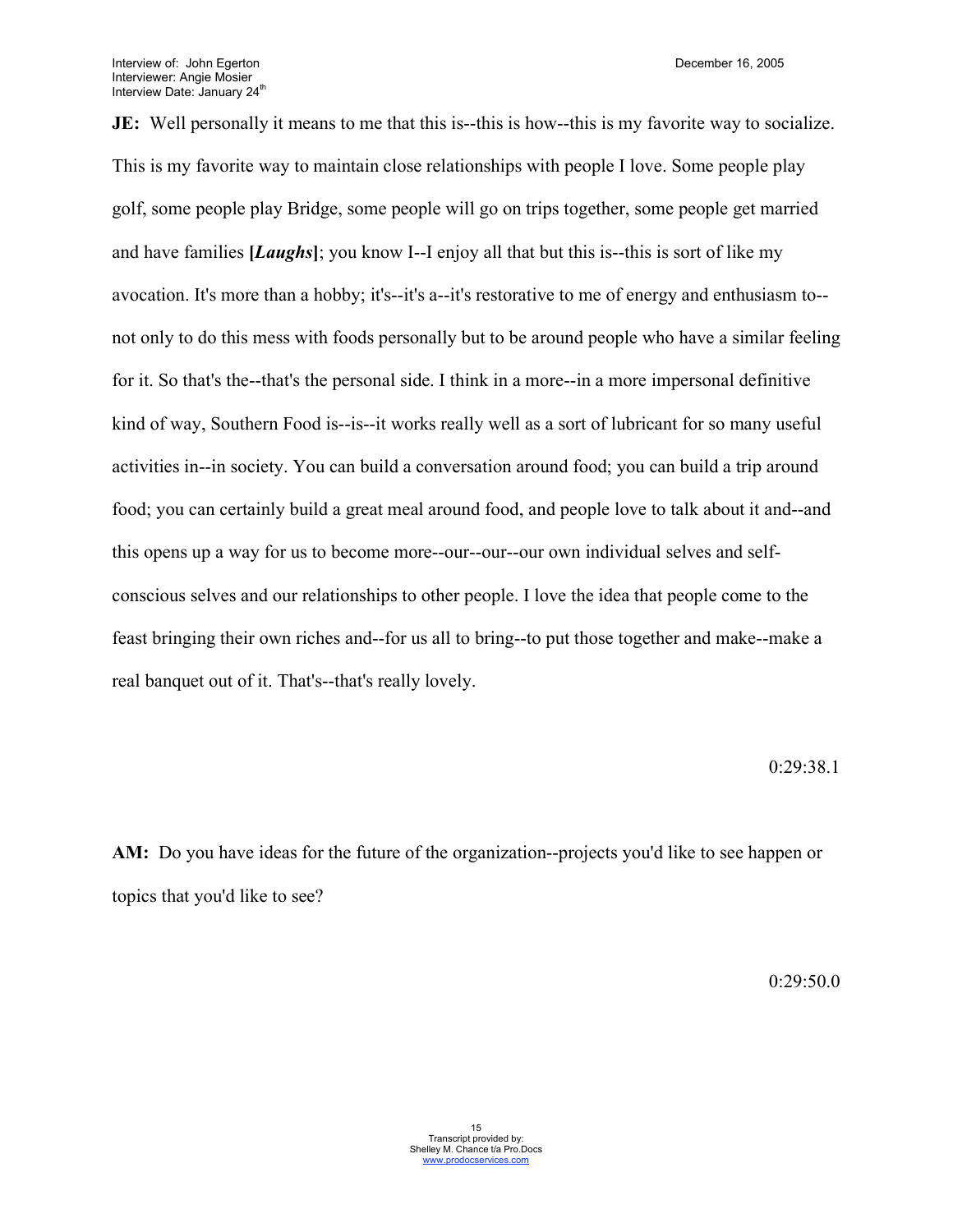**JE:** Other people come up with great ideas for topics. I like--you know three different ways that the themes get chosen. There is the category of places, so it's like sub--sub regions of the South-- Cajun country or low-country South Carolina, Appalachia, the Black Belt, cities, and so you get a lot of--you--every third year you get to do that kind of thing. Then there are types of food; that's another category, so it's barbecue or this year it's sugar, which is I think is--in a way is a wonderful topic because it cuts across the--it's not just the food per se but it's a part of the whole cultural fabric of how the South has evolved. It goes back to slavery and a lot of other aspects of Southern life that are not altogether admirable and quite the contrary. And then we have the issue kinds of things--food and race, food and politics, food and music, you know and there are a lot of things that we could do--I mean there's an endless number of topics. I don't think we'll ever run out of themes to build topics around. I'd love to see a--a--a symposium on food and music, one on food and humor. I'd love to see one on seafood as a foodstuff, one on low-country which I've always thought was kind of a charming area; there's--there's the Piedmont. I mean there's just lots of things you can do for themes, so I don't--I don't ever worry about that. But the larger question as I take it is what else can SFA do and I tend to have a more--my interests go beyond the food itself to--to the issues, the larger issues we've talked about like race for example and I think some of the--the next challenges that I had for us are things like addressing the issue of social class and its relationship to--to food in the South and how more often than not the food accelerates the divisions across economic climates. It just prices a lot of people out of participation and I think that's an issue we need to talk about.

Another one which you're not going to trick me into taking credit for because I--I think I know where this idea came from **[***Laughs***]**--maybe a lot of people are--are thinking about this but I've heard you articulate it so now I know that--that there's plenty of people that do think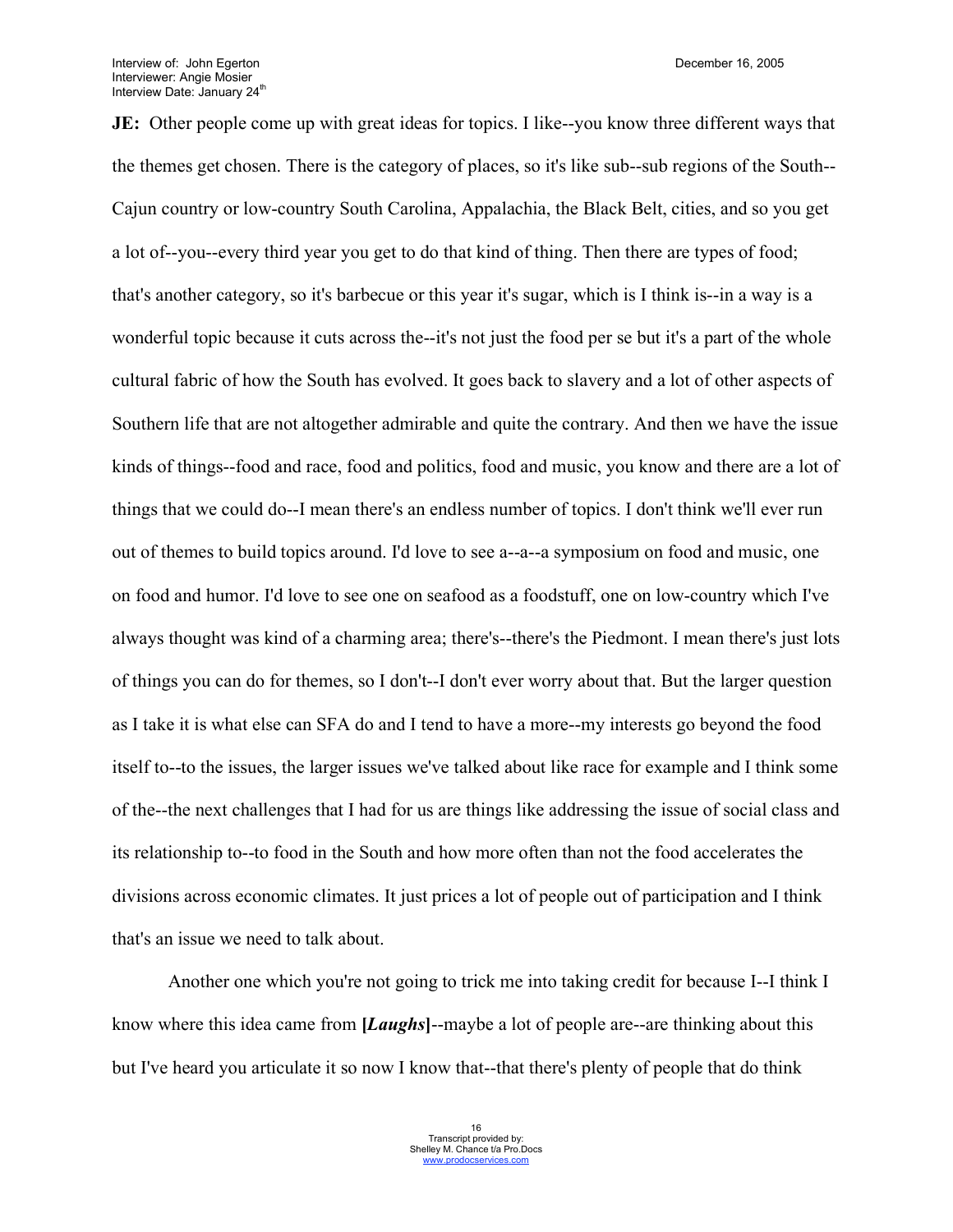about it and that is how--how does this society, not just the South, but America, get people back to the simple straightforward ways in which they used to feed themselves and their children? Without really even noticing enough we have drifted so far from self-preservation and--and fallen into the hands of sort of a corporate mentality that--that wants to provide all the food we eat processed and pre-prepared and for the sake of convenience we are paying a huge price for it- -it's too expensive; it is far more risky to our nutritional well-being than any of the stuff that are Southern staples and have been hammered down through the years for being too fat, too greasy, too sweet, too you know rich. We're dying from too over-carb(ed) and over-processed. And people are--are growing up to be adults without knowing how to boil water and it's just going to kill us. And so I would really love to see SFA address this big problem and be a part of the solution to the problem rather than as we are--the South has always been considered the problem itself. We--we could be a part of the solution. As in--you know and some ways I think the South has been part of the change, social change in race relations in this country rather than being the problem. We're still thought of as the problem in other parts of the country by a lot of people who just--that's just their stereotype--stereotypical view--the South it's racist, it's--it likes people fat because it feeds them bad food. I think we can prove that we're leaders and--and not problem makers. We're problem solvers in those areas and I think we've made a start on the race thing and I'd love to see us make a start on these other areas--economics and so forth.

0:36:35.7

**AM:** Okay, now the next series of questions are going to be a little more about you.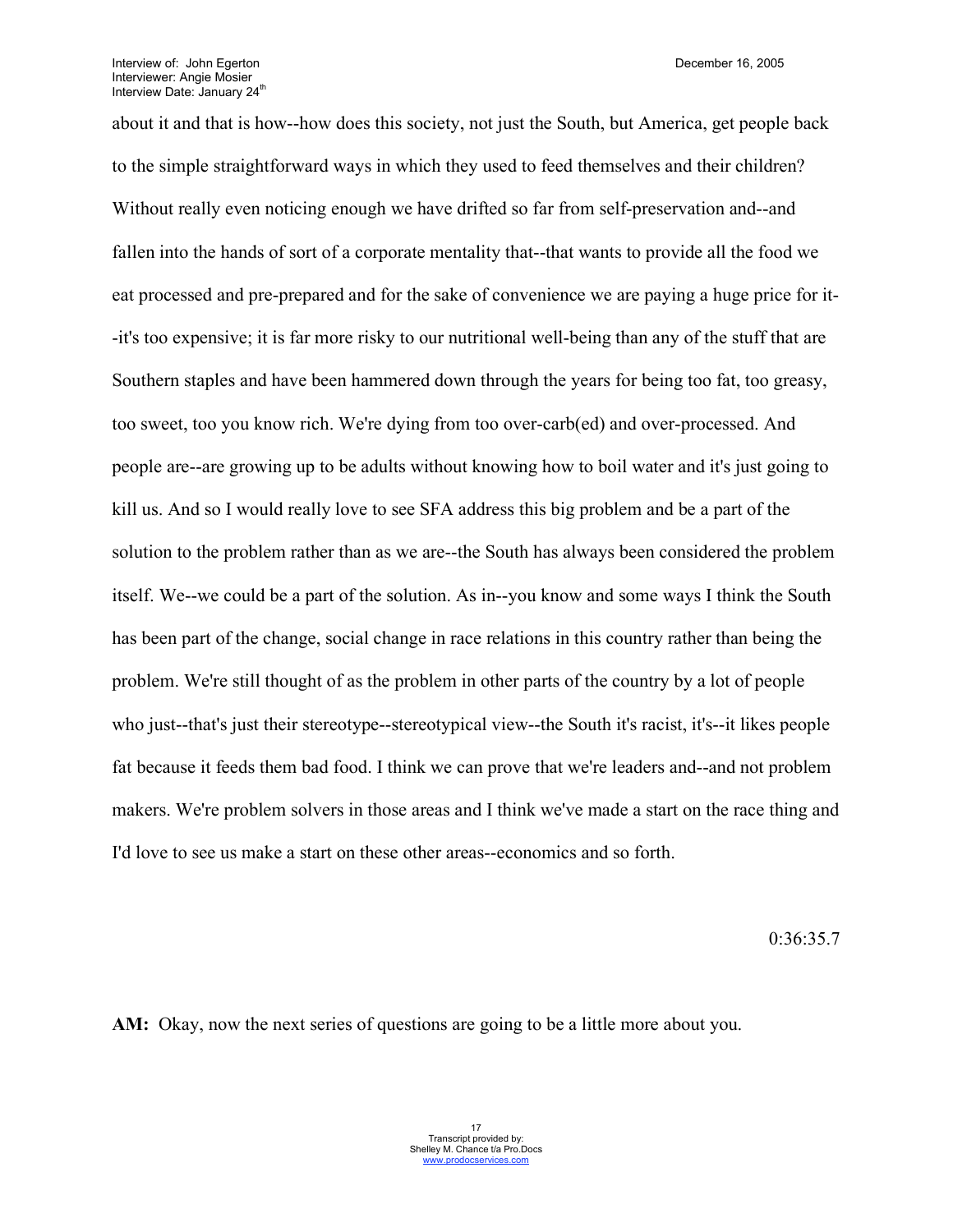0:36:40.8

**JE:** Okay.

0:36:41.0

**AM:** So can you tell us your place of birth and the date of your birth?

0:36:46.5

**JE:** I was born in Atlanta at Crawford W. Long Hospital on June 14th 1935; next June 14th I'll be 70 years old.

0:36:58.6

**AM:** And please tell us about the food of your childhood. Who prepared it; what were some typical meals? And describe the ceremony of some of those meals.

0:37:08.9

**JE:** My mother was a great cook and her mother was a great cook and there was--there was one black woman who sometimes cooked at my grandmother's house who was a great cook and those three women, they inculcated me with--with whatever it is that--that makes me care so much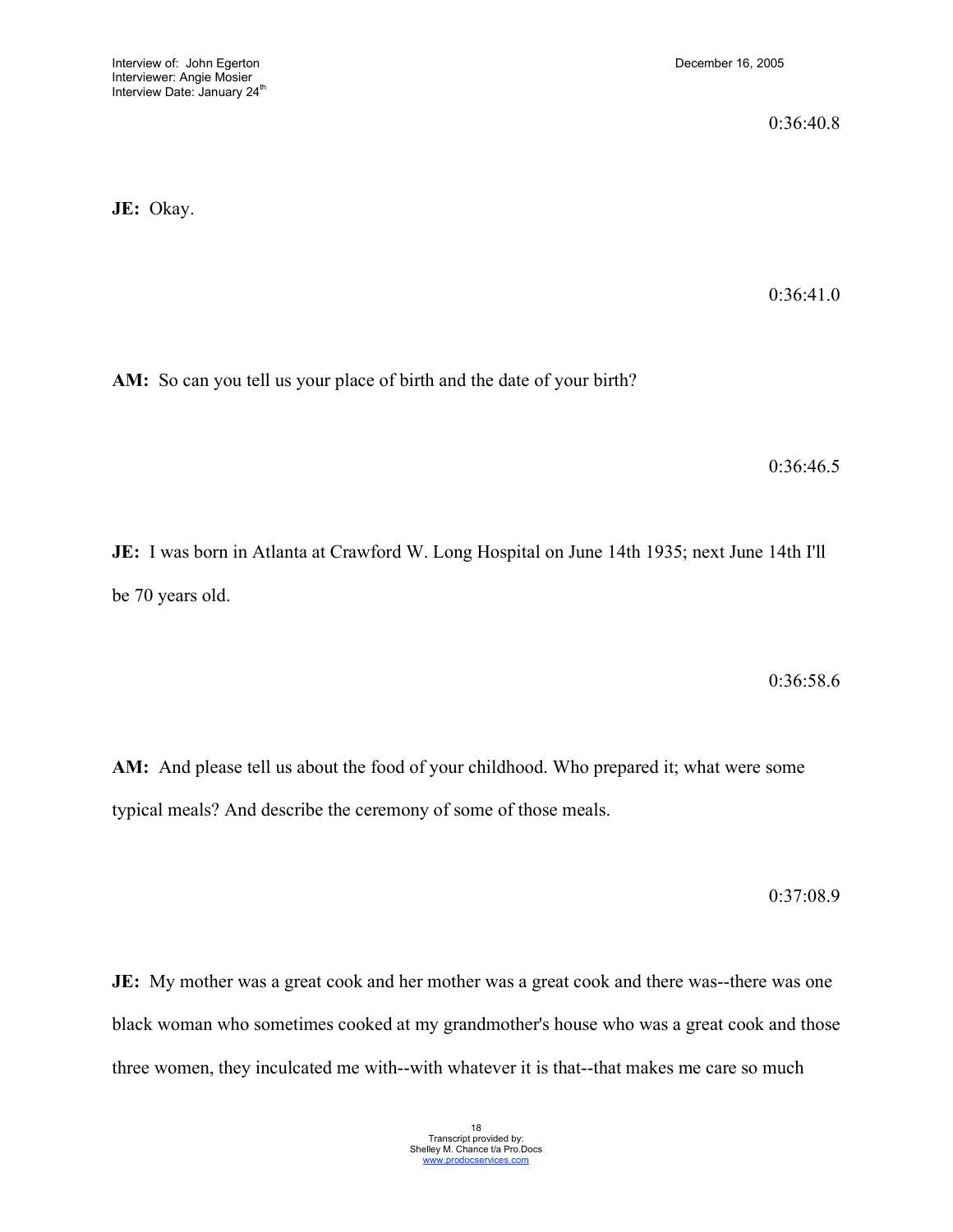about the food. They--they were great cooks; I--I loved to eat their food and I--I aspired to--to learn to make it myself. And I would say they're the main--they're the main people. My mother- my mother had a pretty heavy load to carry. She had five children; she lost her first child at age eight to disease and by the time I came along as the fourth surviving--the fourth living child, the last one in this batch, and we had moved to a little town in Kentucky--Cadiz, Kentucky--which was her family home place, she had most of the--the burden of--of family raising on her shoulders because my father was a traveling salesman and he was--he was gone more than he was at home. So I just remember mainly growing up with--with my mother as the head of the household, and she put dinner on the table every night and you had to be there. There were no excuses unless you had a--an excused absence to be at somebody else's house. If you--you know if you were on the premises you were at the table. And I liked almost everything she fixed, but the rule was you ate everything she fixed even if you didn't like it. And I have--I have bootlegged many a piece of calves' liver literally out in my shoe to get away from that. But most of the stuff I just loved and I--I still love today. And it was--it was basically a very simple and very recognizable **[***Phone Rings***]**--I'll just let that ring--recognizable affair--mashed potatoes, green beans, all kinds of vegetables, fried chicken, some kind of beef, pork in all its many forms. My grandfather used to kill hogs and had a wonderful smoke house with a sawdust floor and all of that you know is part of my sensory recollection. Eating it, smelling it, hearing it sizzling in the skillet, and of course tasting it; you just--you just--it was there.

And she learned too, though, and because she was--she was pretty creative, she learned to some other kinds of things. Like one of the dishes she made that I was crazy about and I make today was what she called Spanish rice. It's variously called red rice or Savannah rice or Spanish rice; it's a Creole rice. It's essentially a--the trinity of--of onions, peppers, and--and tomatoes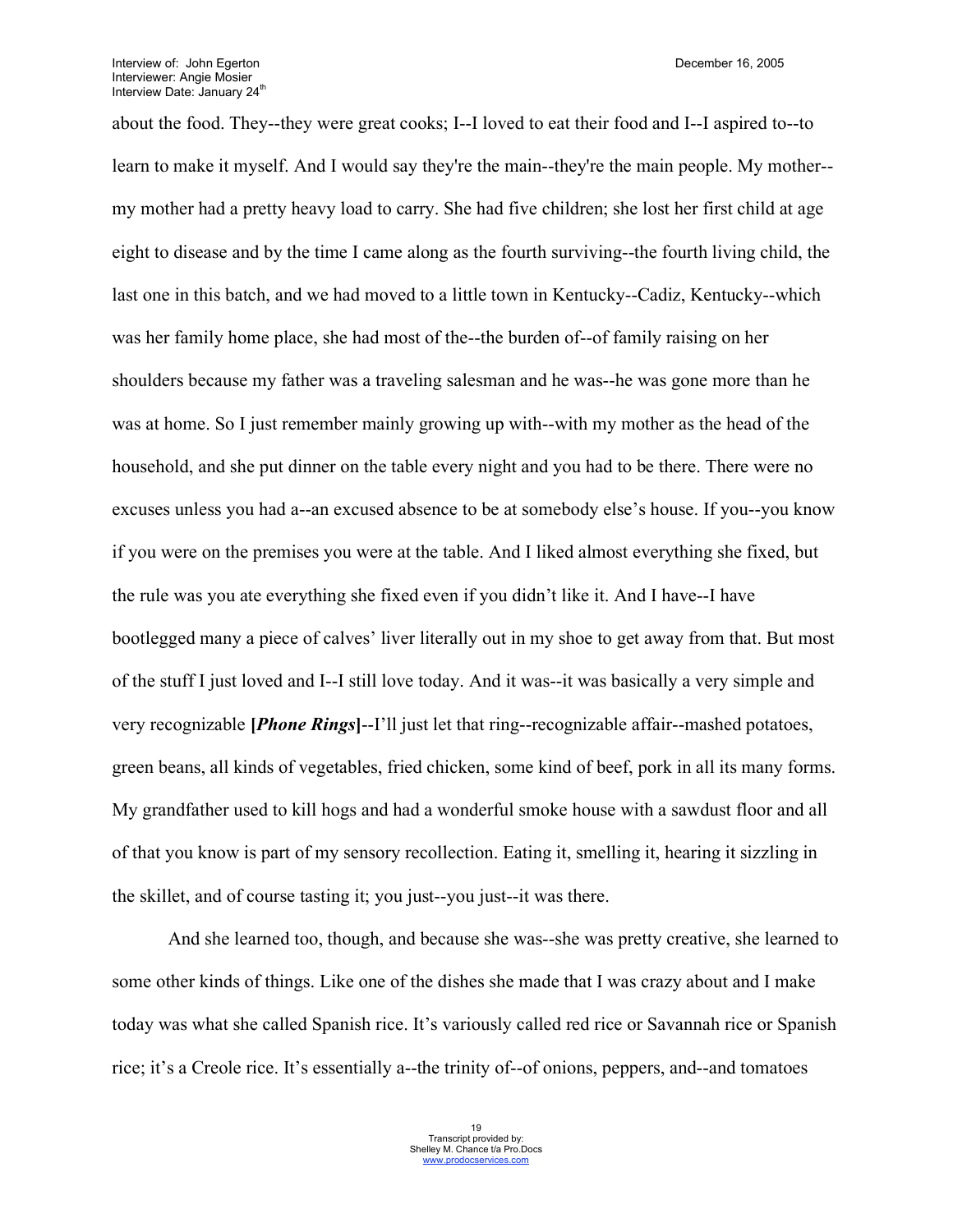sautéed in a skillet in some bacon grease and mixed in with rice and crumble bacon over top of it and bake it in the oven. It's just a wonderful, simple little dish, but something that I don't think of as originating at all in that little town that I lived in. I don't even remember us eating much rice. We were strictly potato people. But she picked that up somewhere out of a Louisiana cookbook maybe or a Carolina cookbook, and she--she was good about finding things and--and adding them to her repertoire. So that was my food.

# 0:42:21.8

**AM:** And when did you first cultivate an interest in food? And what or who was the catalyst?

0:42:27.7

**JE:** It would have been my mom, and you know I can think of lots of dishes that she would make that--that I associate with certain situations or circumstances. And this will--this will probably puzzle you; when I was sick she fixed milk toast and I don't know if you've ever had milk toast. Most people think that's a horrible dish, but I bet you if you sat me down to a steaming bowl of milk toast right now I would--I would start salivating. She'd use pieces of toast put in warm milk and seasoned with a lot of salt and pepper and butter--that's it. And it's just something about it and it would make you want to get sick. And I liked it; I really liked it a lot. And she made fabulous desserts; she had a real sweet tooth all her life. She--she was always [making] something sweet. **[***Dog Barking***]** So she was my inspiration really.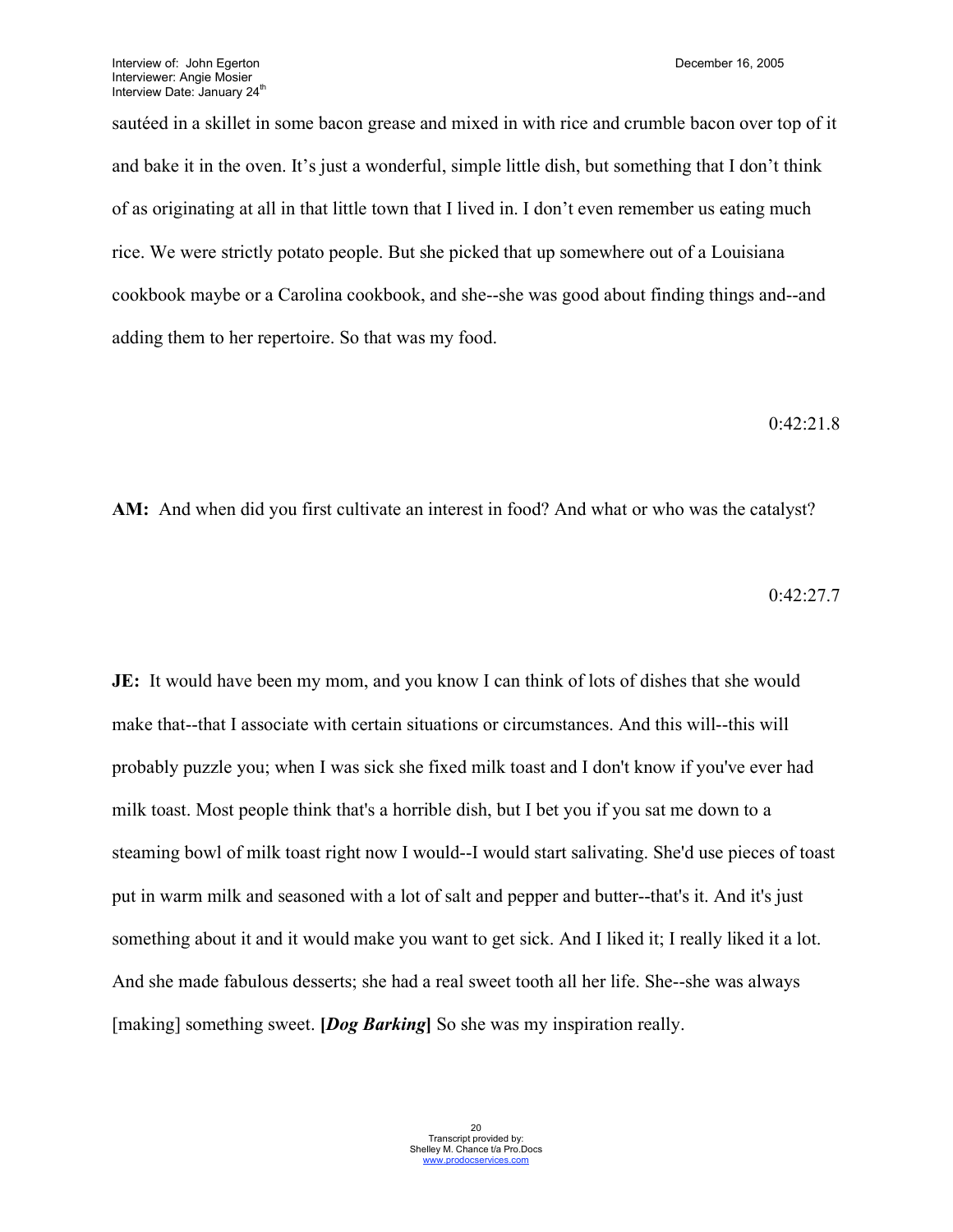**AM:** How did you get your first job working or writing or dealing with food?

## 0:43:50.0

**JE:** Hmm, I've actually never had one. I never would have written about food at all had it not been--I was--started freelancing. I had various jobs in PR and magazine journalism from the time I got out of college in about 1959 or '60 until I started freelancing in the early '70s. So I worked for 10 or 12 years--PR magazines, and--and I started freelancing, writing magazine pieces and I was--by that time also writing a book occasionally. I think I did my first book in '69 or '70 and somewhere along in that process I'd sort of eke out a living doing that. I got up to about 1984 and I had--I'd been trying to get myself aligned with a--a subject, a guy I wanted to write a biography of, Claude Pepper who was the Democratic--a Democratic Senator and then Congressman from Florida. And I got to know him pretty well and I was real interested in his career. It went back all the way back into the '30s and I wanted to write a book about him and I spent about six months courting him and his staff in Washington to get them to agree to this. I did a piece on him for the *New York Times* magazine in that period, and that was--that piece was not only what got me interested in him but what kept him on the phone with me as I was trying to do it. But we--we ran aground finally because they--his staff wanted to keep control of what I wrote about him, and I just wasn't willing to be that kind of book I did. And writing a book is like painting a--a picture, you know. You--you can't--if you let the subject of--you know help you decide how to--how to do the picture that won't work. It just--it just simply doesn't work and so I--I couldn't do that and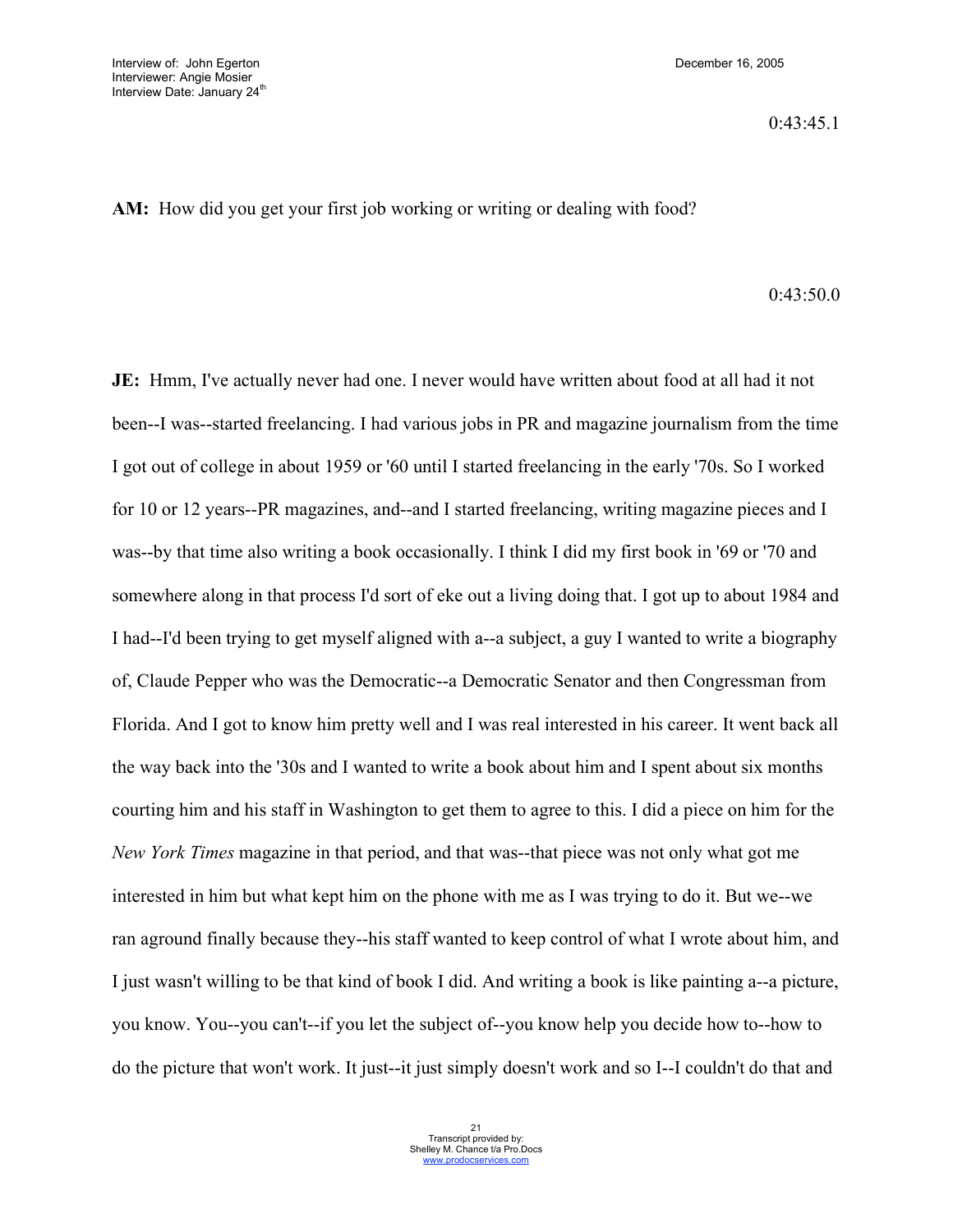they--they finally bailed out on me. And just about the time that happened I got a fellowship out of the blue from the Lyndhurst Foundation in Chattanooga, which at that time gave three-year fellowships to a handful of people every year who were doing work that they thought was creative or promising or what not. And they just called me up and said *we want to give you one of these fellowships, a chunk of money each year in a lump sum for three years*. And wow, suddenly I--I had time and money to do whatever I wanted to do. And I had just lost this Claude Pepper project so I--I felt like I had just a totally blank slate to work with and sometimes that's more intimidating than you think. But I--I did have some ideas of things I wanted to pursue and one of them was this kernel of an idea about food. And like most ideas I have about writing anything of any size, they tend to sort of first arrive in your conscious mind as a question you can't answer. In my case the question that I--that I wanted an answer to I couldn't find and it was if people who write cookbooks generally don't know much about history and they don't put much history in the cookbooks--they just put recipes in cookbooks--people who write history, don't value food and they very seldom put much in--in their books of history about the food. And I was sitting there toiling with the idea that somewhere between those two--those two things, there was a huge area of material that nobody was really paying attention to because food interested me as an eater and a cook, and food interested me on a social cultural level as this thing that brought people together, as this thing that gets immortalized in brotherhood dinners and church suppers and all day singing and dinner on the ground and all those kinds of--of great cultural experiences that we have. And the South was especially right with all that. Festivals all over the South, you'd just go from one state to the next and there's some kind of a festival that's--that's food related just everywhere. And I thought *this is rich; there's just all kinds of stuff here and nobody has ever done this and this is my chance*.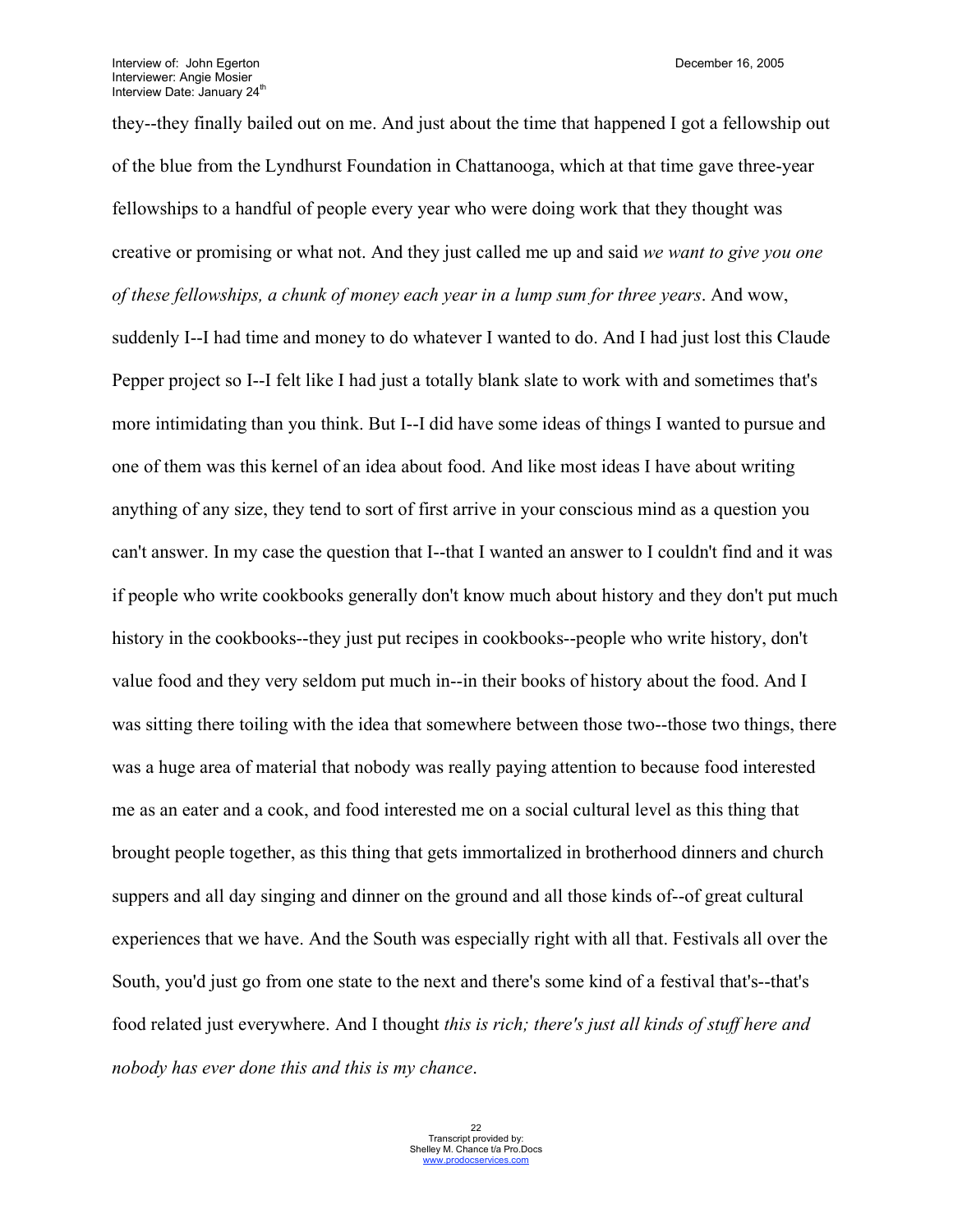So I put together a proposal and I--this is the only book I ever wrote that I really felt like I could see the whole--the whole thing. I could see the layout even, what--what its elements were. It had recipes, it had restaurants, so it had travel and it had home-stuff and it had a lot of history and it had literature in the margins, quotes about food from Southern books and what not, and it had art--photography and if I could have thought a way--of a way for it to have music it would have had music, too. If--if it had been possible in 1987 when that book came out for you to have a CD in a little slip case in the back that would have been the book to have it in. You could have put recipes on it, you could have put music on it; I mean I wish I could do that book again because it needs a CD to go with it.

0:51:15.0

**AM:** Well, maybe there will be a reprinting.

#### 0:51:16.9

**JE:** Maybe that--that's something that I could--or somebody else will do. But anyway, I put this idea together in--in a little treatment, a package, proposal--just a few pages, and there was a woman in Atlanta then named Caroline Harkleroad who worked for--she had a little PR--I mean a little agency, literary. She was representing some writers and I met her at a party and we--we got to talking about this idea and she said *well geez, I--you know I--I love that idea. I'd love to show that to some publishers and see what--what we come up with*. And so I said *fine; I don't have an agent. I have never had an agent*. She took the little proposal and sent it out to about 15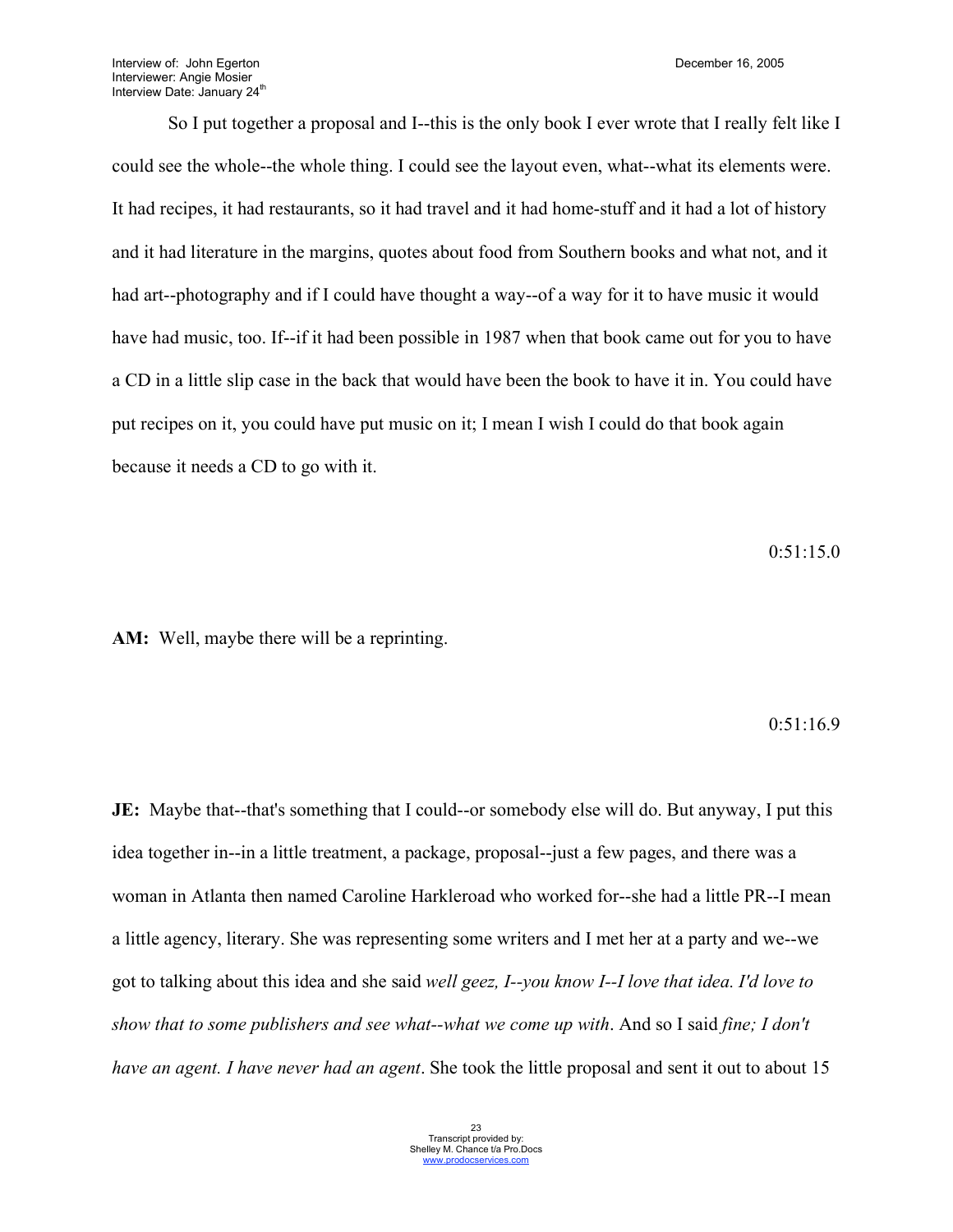or 20 editors of her acquaintances just sort of fishing you know for--saying *here's--here's an idea that I have a lot of enthusiasm for. I think this guy can write this book and I'm looking for an editor who understands what he's getting at.* And she got like three responses saying *show--show me more* and one of them was from the best--the most prestigious publishing house in the country, Alfred Knopf. And there was a response from an editor named Ann Close, who I came to find out had grown up in Savannah and had been in New York for 20-odd years as a--as a book editor who still had a wonderful Southern accent and knew--knew exactly what I was talking about and it didn't need translation to her at all. She--she thought it was a marvelous idea. It was not a cookbook; it was a book about food and I--I had clearly my own ideas about--like the--the recipes in the book are in paragraph form; they're not in columns. You have to read the whole paragraph to pull it out and she--she was able to make it happen that way because she didn't work for the food editor at Knopf. She was a general editor; she did fiction, poetry, all non-fiction, all kinds of stuff. She just simply liked this idea and she liked the idea of it not being a traditional cookbook and--nor a traditional social history book--but this sort of middle piece that had all these different elements in it.

So I wrote *Southern Food* it came out in '87 and that's really where--that's how I got into food and--and how I've stayed in food really. That book is still in print in paperback and it--it--it did better for me than anything I ever wrote and it got me a reputation among the food people of out of all proportion to my actual knowledge of the subject. **[***Dog Barking***]** I'm--I'm not an expert o any of this--on--on the food history or the cooking but I had enough professional experience that I could take the subject and grow with it and learn with it and it became a journey for me as kind of a journey of discovery and those are the kinds of books I like to write- that you don't know it when you start--exactly what it is but--but you--you kind of see the shape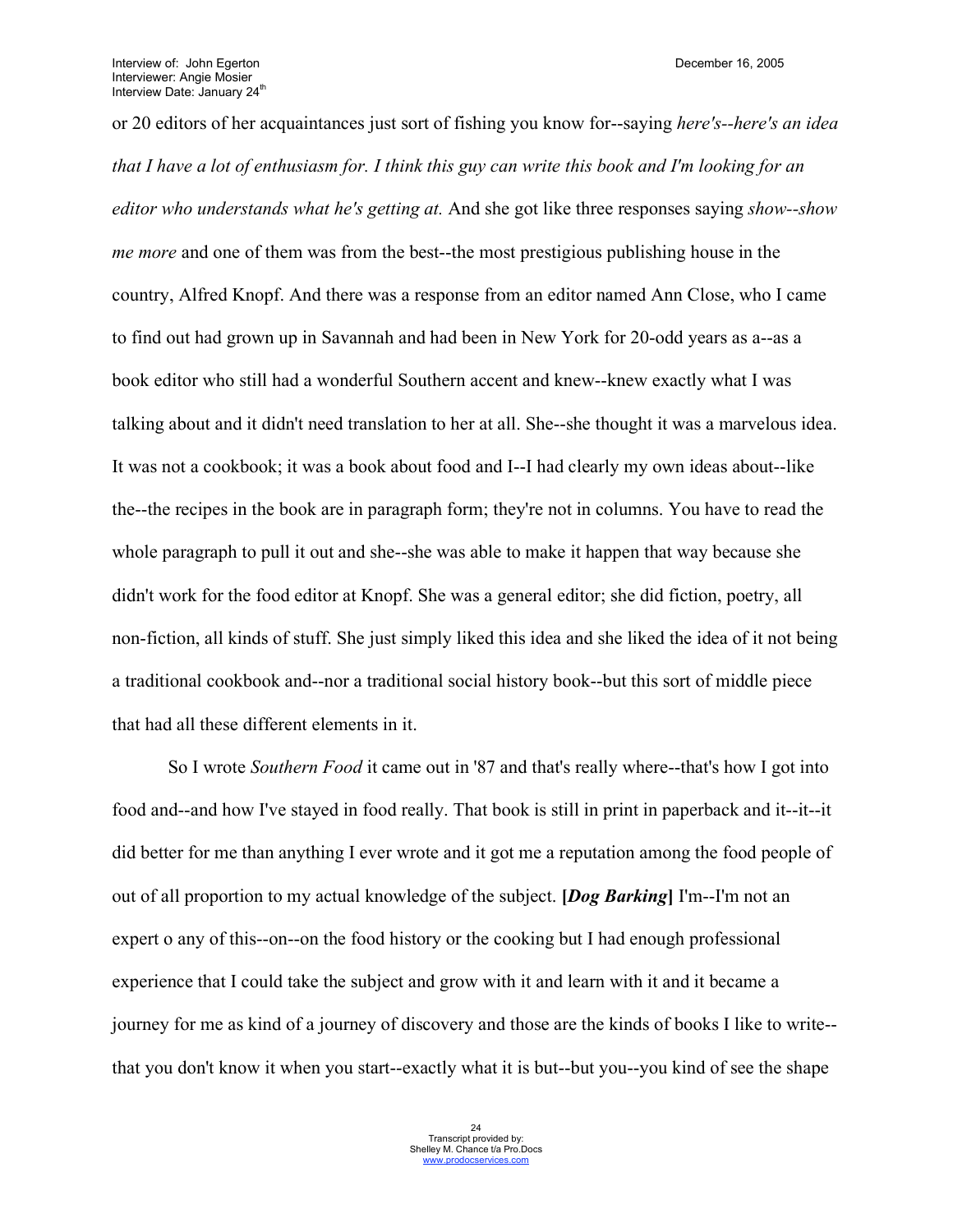of it and you're headed to something that you think you can attain. And if you truly knew how- how little you knew and how unqualified you were to do that you would be totally intimidated and you'd never do it.

It's like you--it's like you learning how to bake. It's like anything that anybody does, if you learn it by just throwing yourself into it; it's just so much richer than if you become a trained person. So that's how I got there.

```
0:56:07.1
```
**AM:** How have you seen Southern food evolve over the course of your lifetime?

$$
0.56\text{:}13.9
$$

**JE:** It's evolved from the home to the--to the public places of eating, from homes to restaurants and carry-out places. It's evolved from--it's evolved from survival diet for the poor and a super rich diet for the rich to a forgotten diet for both of those extremes, an abandoned diet--I don't want to say forgotten but--but abandoned. People have walked away from this food for all kinds of different motives; some out of shame, some out of fear, some out of boredom, and they have left behind the most tasty and utilitarian regional food in America. It's so much more diverse and rich and useful than the common fare of other regions; that may be a totally unfair comment for me to make but I--when I think of New England or the Southwest or the West Coast or the Midwest, I don't think of the great vast array of meats and vegetables and hot breads and drinks and salads and--that I think of as being a natural part of what we grew up with. This is the only--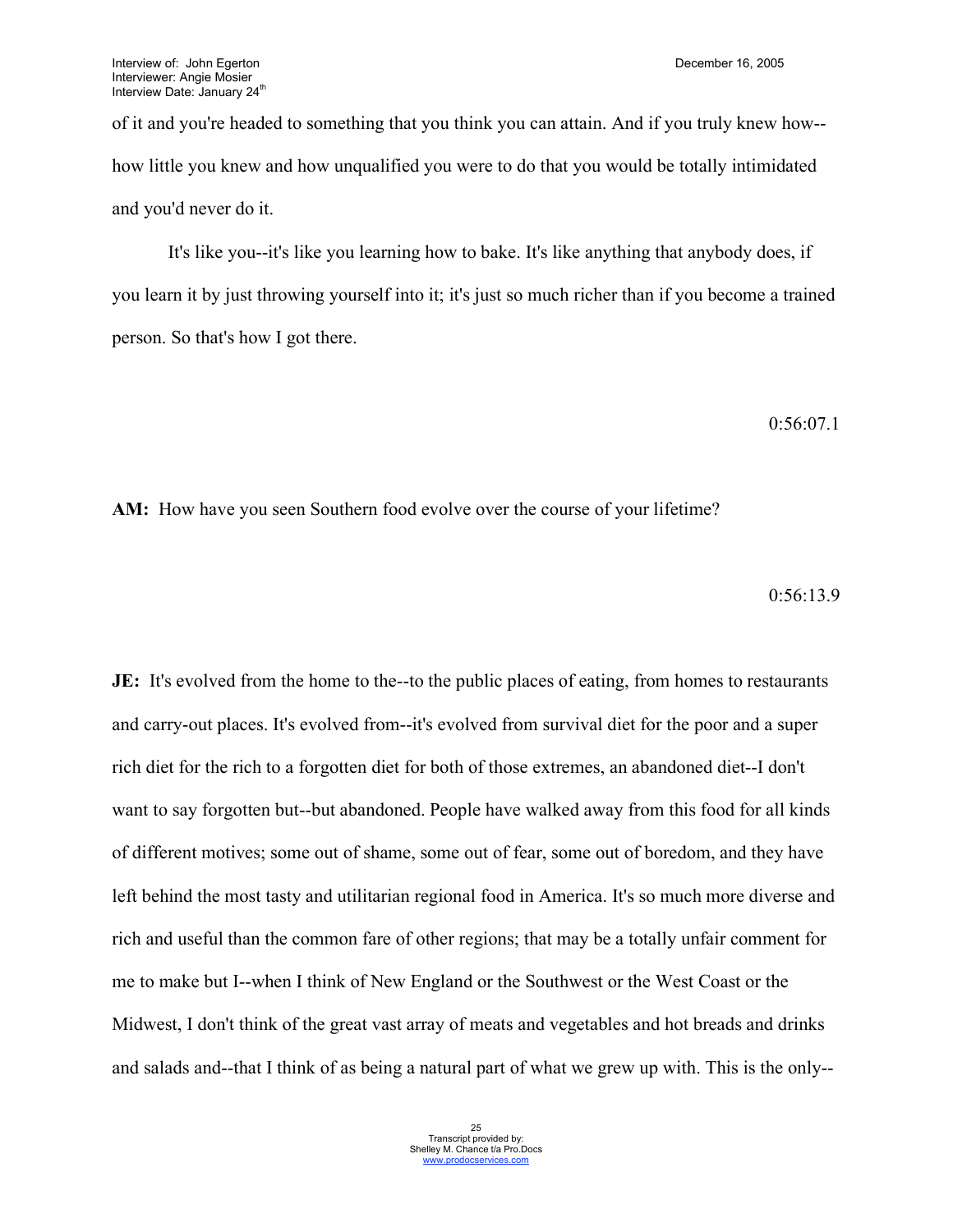this is the mother-load right here in this region and we've--we've never fully appreciated nor embraced that--that fact. And--and now it's almost gotten away from us entirely and I think if we go back and rediscover it we'll find it not only is good for us but it will rescue a lot of those people who have abandoned it.

0:59:06.2

**AM:** Much talk about Southern food is talk of continuity, of--and of tradition; in this age is such talk merely romantic or is it accurate?

0:59:17.0

**JE:** I--I tend to believe it. It's--it is about continuity and tradition and to the extent that we decide that those things--that we don't need either one of those, then we drift farther away from it and what we put in place of it is--is not going to carry us far enough. It's--it's an entertainment; it's--it's a temporary kind of--of indulgence but this is the--stick to the ribs kind of food that--that you need for the long-haul. Now maybe people are going to come up technologically with ways to package food that will--that will--people will be able to survive on but it's not going to be fun to eat, and I'm--I'm just not looking forward to that. I'm going to be resisting that effort I think.

1:00:25.6

**AM:** Please describe a meal that you would characterize as totemically Southern.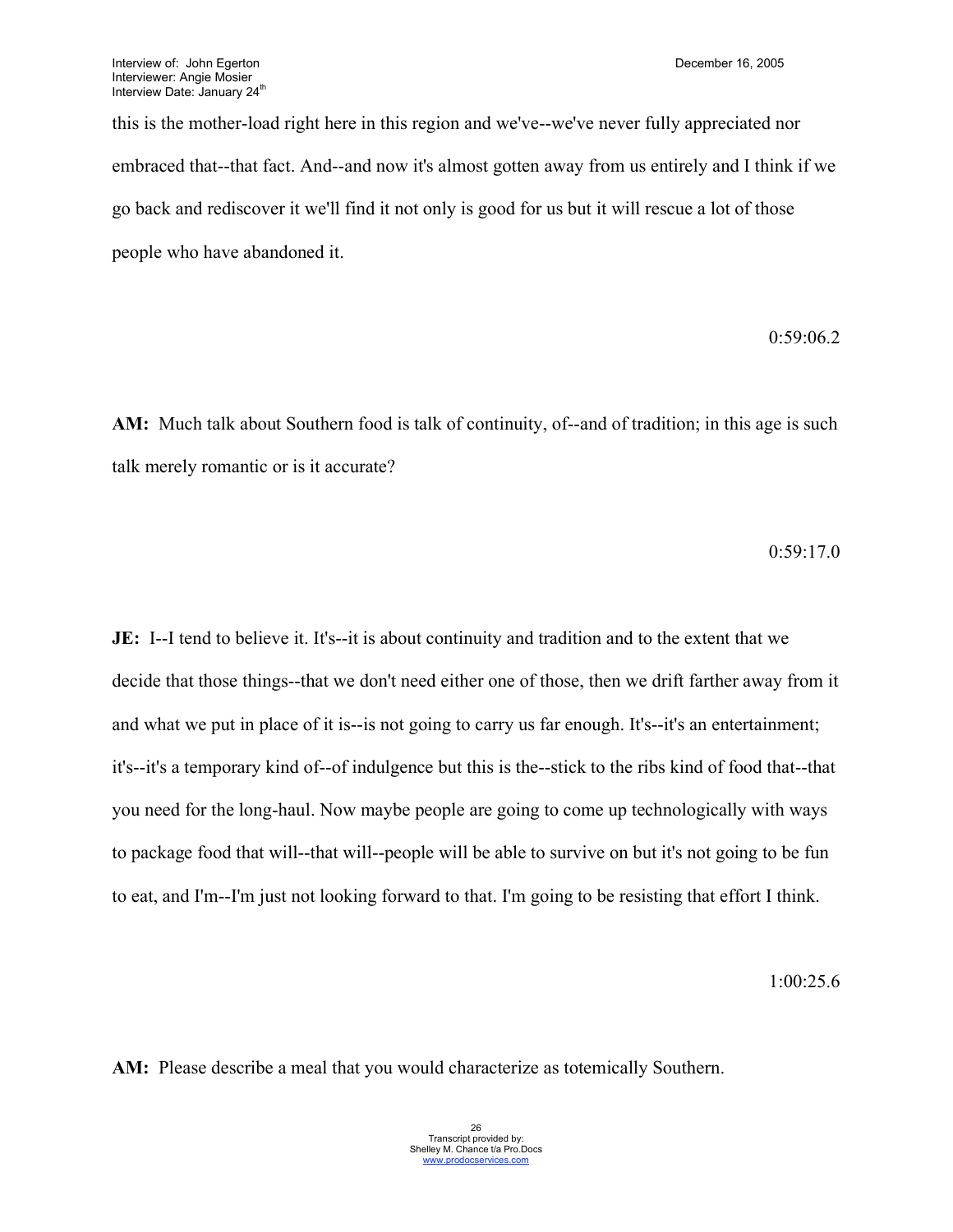1:00:34.9

**JE:** I remember back in the '70s, for some reason that I--that I no longer remember or can explain, the United Nations which had never, the General Assembly which had never met outside of New York City, decided to have dinner in Nashville. Now that just seems ridiculous on the face of it, but it--it was true and there was some--there was some explanation for that--that I'm sure made sense; but I--I can't remember what it was. What I remember is for weeks and weeks leading up to it, the town was all gaga. The United Nations is coming and we've got to fix dinner for them and what are we going to have? And they were talking about French this and European that and it just--it was just a hopeless--there was no way we could pretend to be Italian or French or Brazilian or--or Asian and--and have food that would--I mean they would have laughed at us. So finally common sense prevailed and they called in a woman named Phila Hach, H-a-c-h, Hach--Phila Hach had a restaurant in Clarksville which is about 40 miles up the road from here, a kind of a--a classic Southern upscale nice place to go, sort of a homesteading almost but traditional Southern food, the kind you would of as like Sunday dinner, you know. And they called her in and she's sort of a no-nonsense kind of person anyway. And they asked her what- what she thought they ought to have. And she said *well I--I'll just jot you down a menu* and she just started writing out all these things and suddenly all the people began to realize that this was- this was really the right direction for them to go. So they hired her to supervise dinner at the Centennial Park outdoors for the Representatives for the United Nations General Assembly. And I think let's see--I think I can read you the [story]--if I could find a copy of *Southern Foods*. And I think it would be a good idea to do this anyway because this--this comes pretty close to being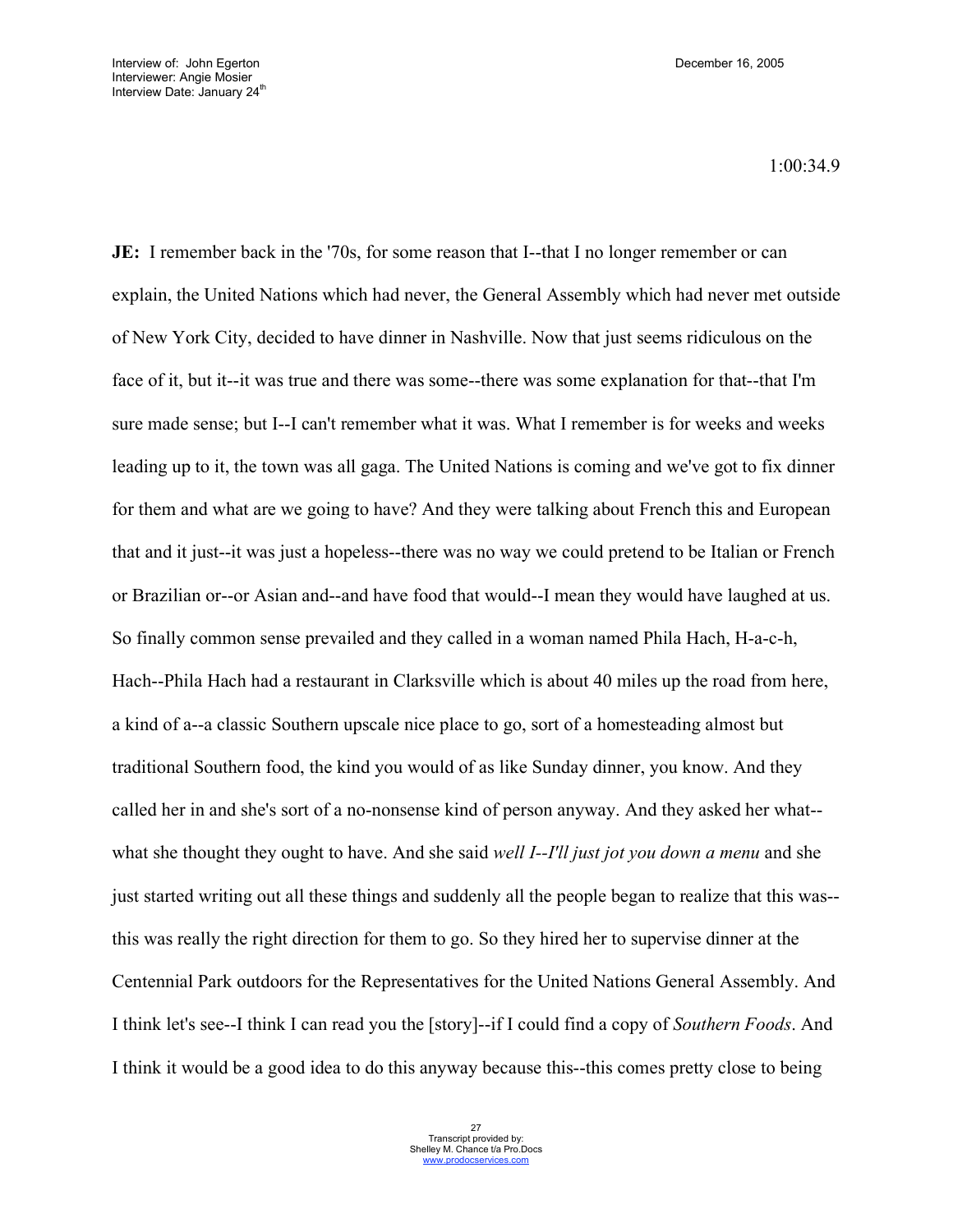an ideal answer to your question. Phila Hach went onto write some real good cookbooks and- there she is.

1:04:14.8

**AM:** For the record, I'm going to say that you're looking through your very own book *Southern Food* to find the story of this meal; is this right?

1:04:23.2

**JE:** Yeah, there it is. This is my kitchen copy--June 14, 1987 of this *Southern Food*.

1:04:35.7

**AM:** That's what Mr. Egerton has written in the front of this particular copy of his book which he just now walked into his kitchen and--and procured.

1:04:44.9

**JE:** The first and only time the United Nations General Assembly met outside of New York was on June 7, 1976 on the grounds of the Parthenon in Nashville. The Delegates and guests, some 1,200 people, were served a Southern style lunch, and prepared by Phila Hach, noted hostess and caterer from Clarksville. Here is Mrs. Hach's menu--mint julep frappe, orange juice frappe--that's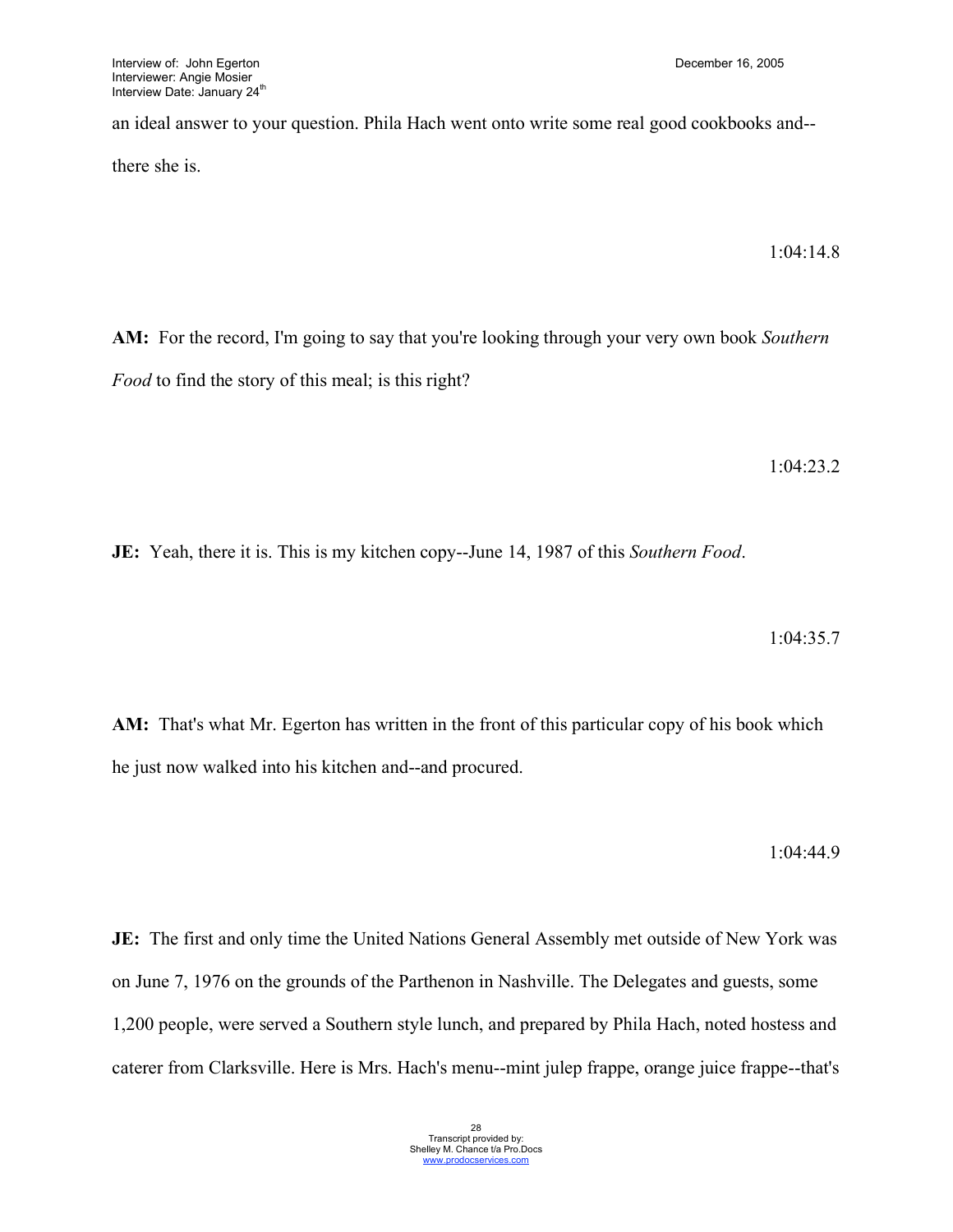for people who don't know it just means nice and cold, baked Tennessee country ham, fried catfish and hushpuppies, Southern fried chicken, sliced breasts of--breast of turkey with dill sauce, hickory smoked beef tenderloin with horseradish, green beans cooked with ham hocks, sweet boiled corn on the cob with chive butter, sour cream potato salad, raw vegetable slaw with spring onions, sliced peeled sun-ripened tomatoes, ice-water melon, honeydew and cantaloupe, cottage cheese with homemade mayonnaise, deviled eggs, bread and butter pickles, beaten biscuits, corn-like bread, yeast rolls, fudge pie, black walnut pie, pecan pie, chest pie, iced tea with mint, sweet milk, and butter milk.

Now there's some things left out that should have been in there like mashed potatoes, but serving mashed potatoes to 1,200 people would be a little rough. I'd have maybe thrown in some speckled butter beans or limas or something like that or maybe some greens, a pot of greens either turnips or collard greens would have been nice, but you get my drift. That's a long list; you and I could make up another list almost that long and we'd still talking about the same food, recognizable food in the South. And I just don't think you could go to any other region and do that. And so people would say *well you guys can't claim fried chicken for gosh sakes*. But we can; you know if you go back to the very earliest American cookbooks, like the *Virginia Housewife* in 1820 there's a recipe for fried chicken and that was the first cookbook that was ever published in this country that was not simply a reprint of an English cookbook. It was really an American cookbook--1820--1828 or something like that. And there are those dishes, you know; fried chicken--if you fried chicken like Mary Randolph fried it in that time and you--you just get it right--that's still the right way to fry chicken. So I just think this is--this is what--this is why this is such a valuable resource, and we ought to be able to you know recognize that and--and see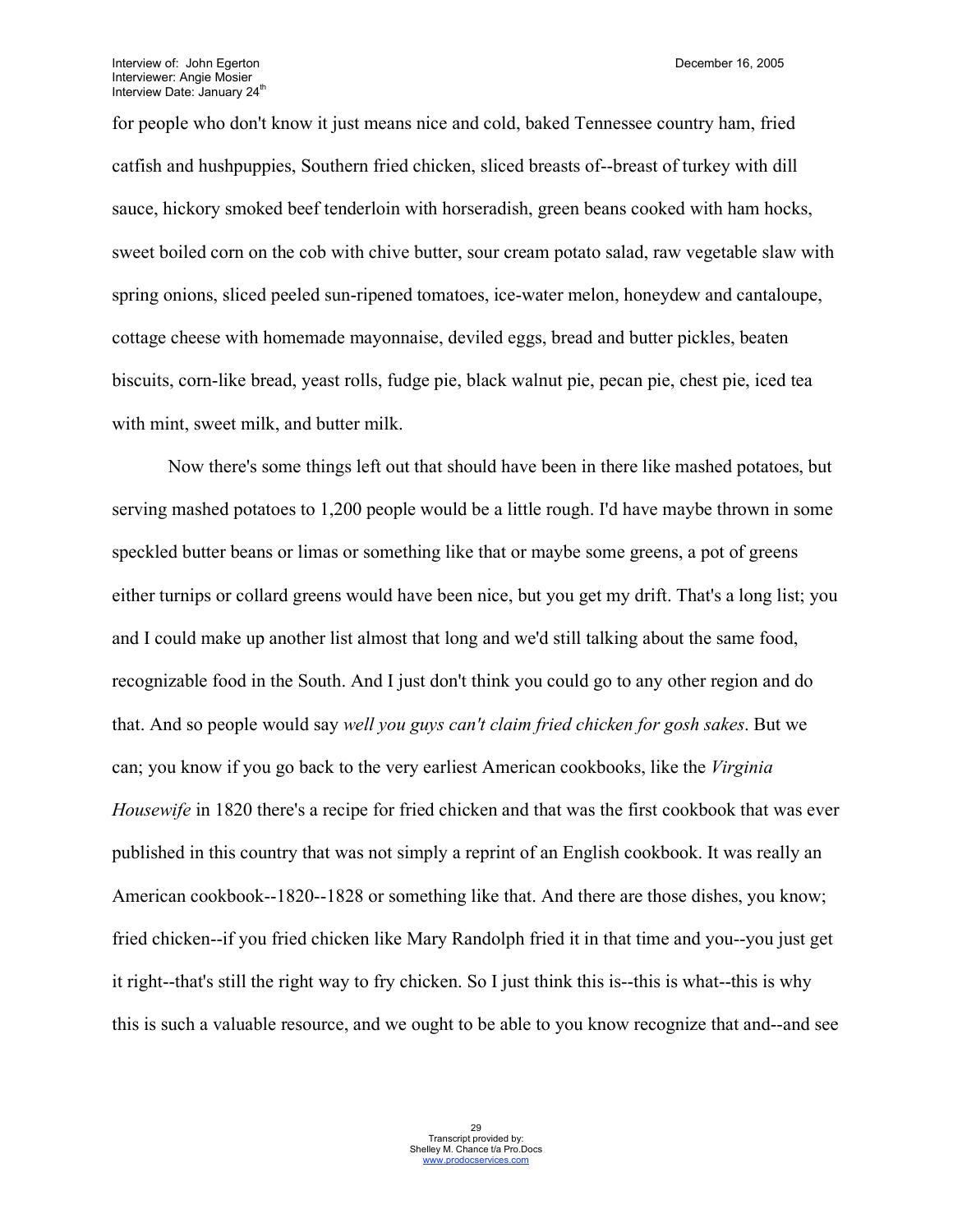it for the asset that it truly is. That's where we're headed but we're going to have to work at it. It's

not just going to happen without our--our making a real effort.

**AM:** Well John that's the last question.

1:08:16.2

1:08:13.3

1:08:17.0

**AM:** So--

**JE:** Oh man.

1:08:17.9

**JE:** Glad I ended on a good high note.

1:08:20.8

**AM:** And it looks like perfect timing. I think your wife just drove up.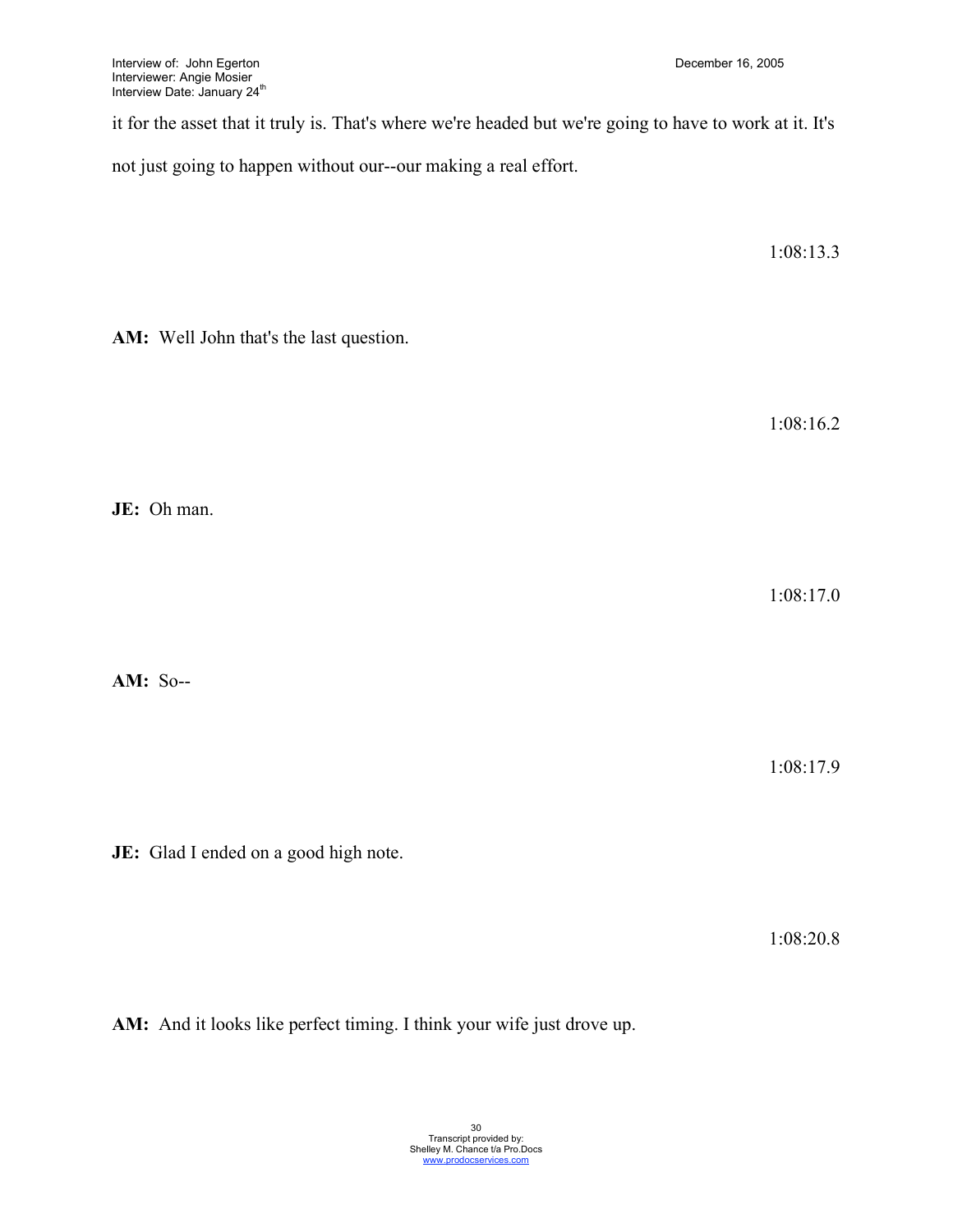|                                 | 1:08:22.0 |
|---------------------------------|-----------|
| JE: Well that's great.          |           |
|                                 | 1:08:23.9 |
| AM: So we're going to sign off. |           |
|                                 | 1:08:26.1 |
| JE: You'll meet her.            |           |
|                                 | 1:08:27.2 |

**AM:** Again this was John Egerton in his Nashville home.

1:08:29.2

JE: Angie Mosier, you're--you're the best. This has been a wonderful interview. I've enjoyed it so much.

1:08:35.2